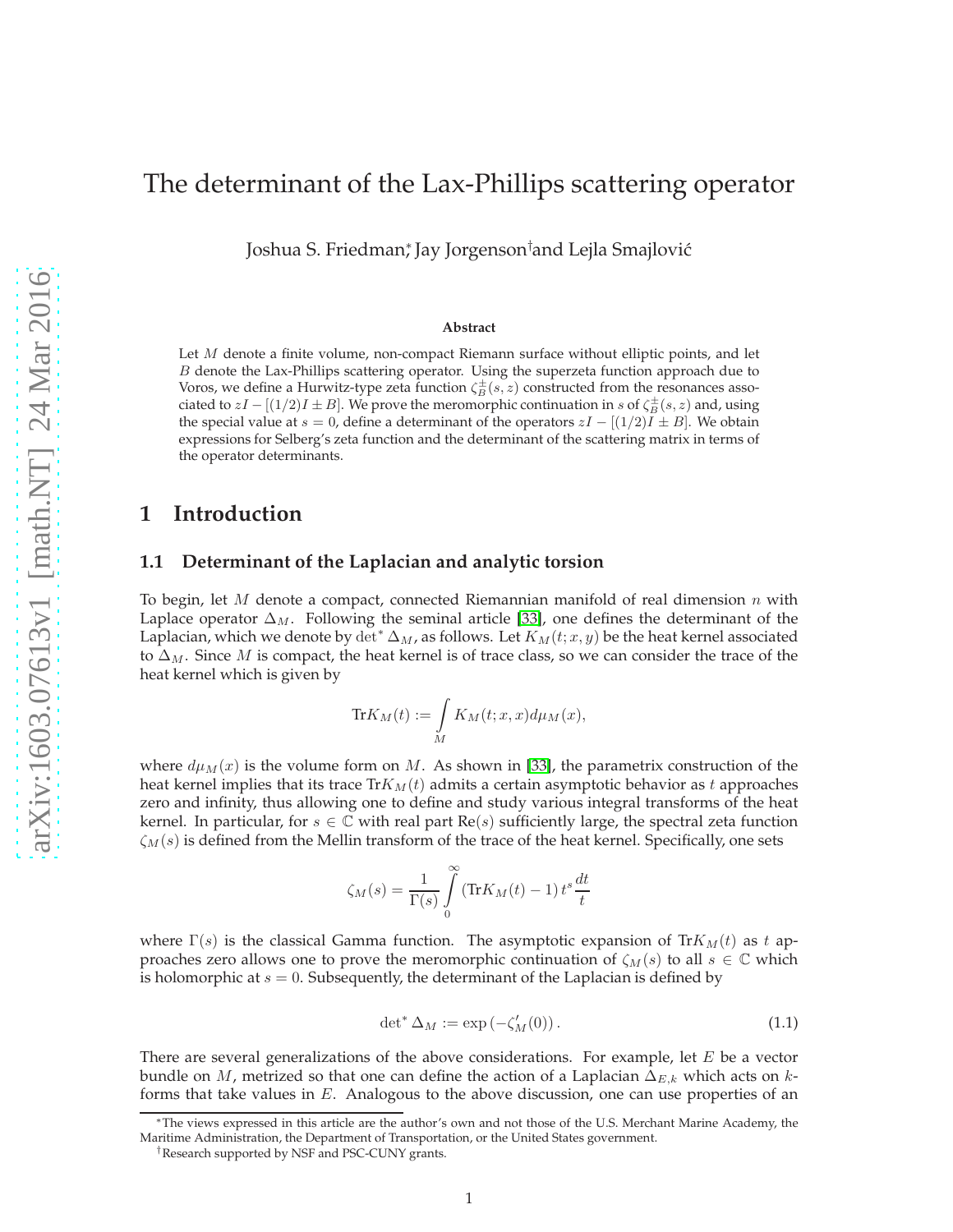associated heat kernel and obtain a definition of the determinant of the Laplacian det<sup>∗</sup>  $\Delta_{E,k}$ . Going further, by following [\[41\]](#page-21-1) and [\[42\]](#page-21-2), one can consider linear combinations of determinants yielding, for example, the analytic torsion  $\tau(M, E)$  of E on M which is given by

<span id="page-1-0"></span>
$$
\tau(M, E) := \frac{1}{2} \sum_{k=1}^{n} (-1)^k k \det^* \Delta_{E, k}.
$$
\n(1.2)

At this time, one understands [\(1.2\)](#page-1-0) to be a spectral invariant associated to the de Rham cohomology of  $E$  on  $M$ . If instead one considers compact, connected complex manifolds with metrized holomorphic vector bundles, one obtains a similar definition for analytic torsion stemming from Dolbeault cohomology.

### **1.2 Examples and applications**

Originally, Reidemeister-Franz torsion was an invariant defined, under certain conditions, for any finite cell complex and orthogonal representation of its fundamental group. As discussed in [\[32\]](#page-21-3), Reidemeister-Franz torsion is constructed from a smooth triangulation of M but depends only on the  $C^{\infty}$  structure of the manifold. Ray and Singer conjectured in [\[41\]](#page-21-1) that Reidemeister-Franz torsion is equal to analytic torsion, and their conjecture was proved by Cheeger and Müller, in separate and independent work; see [\[7\]](#page-20-0) and [\[34\]](#page-21-4). It is important to note that in [\[41\]](#page-21-1) the authors showed that Reidemeister torsion can be realized in a manner similar to [\(1.2\)](#page-1-0), where in that case the Laplacians are combinatorial operators.

As stated, in [\[42\]](#page-21-2) the authors extended the definition of analytic torsion, analogous to their work from [\[41\]](#page-21-1), this time in the setting of a compact, connected complex manifolds  $M$ . If  $M$  is a genus one Riemann surface with flat metric, then one can explicitly evaluate analytic torsion in terms of Dedekind's eta function; the calculation relies on explicit knowledge of the spectrum of the Laplacian from which one can apply Kronecker's second limit formula. If M has genus  $g > 1$ , then it is shown in [\[42\]](#page-21-2) that the ratio of analytic torsion for different one-dimensional unitary representations can be expressed in terms of Selberg's zeta function; see also [\[20\]](#page-20-1) for an extension of this evaluation.

J. Fay in [\[10\]](#page-20-2) proved the following fascinating connection between analytic torsion and another fundamental mathematical question. Let M be a Riemann surface of genus  $g > 1$ , and let  $\chi$  be a one-dimensional unitary representation of  $\pi_1(M)$ . Fay proved that as a function of  $\chi$  one can extend analytic torsion to a function whose domain is  $(\mathbb{C}^*)^{2g}$  from which he proved that the zero locus of the continuation determines the period matrix of M. Thus, in a sense, analytic torsion is related to a type of Torelli theorem.

Osgood, Phillips and Sarnak used properties of the determinant of the Laplacian to obtain topological results in the study of spaces of metrics on compact Riemann surfaces, including a new proof of the uniformization theorem; see [\[38\]](#page-21-5). In a truly fundamental paper, Quillen [\[40\]](#page-21-6) used analytic torsion to define metrics on determinant line bundles in cohomology, thus providing a means by which Arakelov theory could be generalized from the setting of algebraic curves, as in the pioneering work of Arakelov and Faltings, to higher dimensional considerations, as developed by Bismut, Bost, Gillet, Soulé, Faltings and others. In addition, the algebraic geometric considerations from one dimensional Arakelov theory with Quillen metrics provided a means by which physicists could study two-dimensional quantum field theories as related to string theory; see [\[4\]](#page-20-3).

The evaluation of analytic torsion for elliptic curves is particularly interesting since one shows that analytic torsion can be expressed in terms of an algebraic expression, namely the discriminant of the underlying cubic equation. A fascinating generalization was obtained by Yoshikawa in the setting of Enriques surfaces and certain  $K3$  surfaces; see [\[51\]](#page-22-0) and [\[52\]](#page-22-1). Other evaluations of determinants of the Laplacian in terms of holomorphic functions can be found in [\[25\]](#page-21-7), [\[30\]](#page-21-8) and [\[31\]](#page-21-9).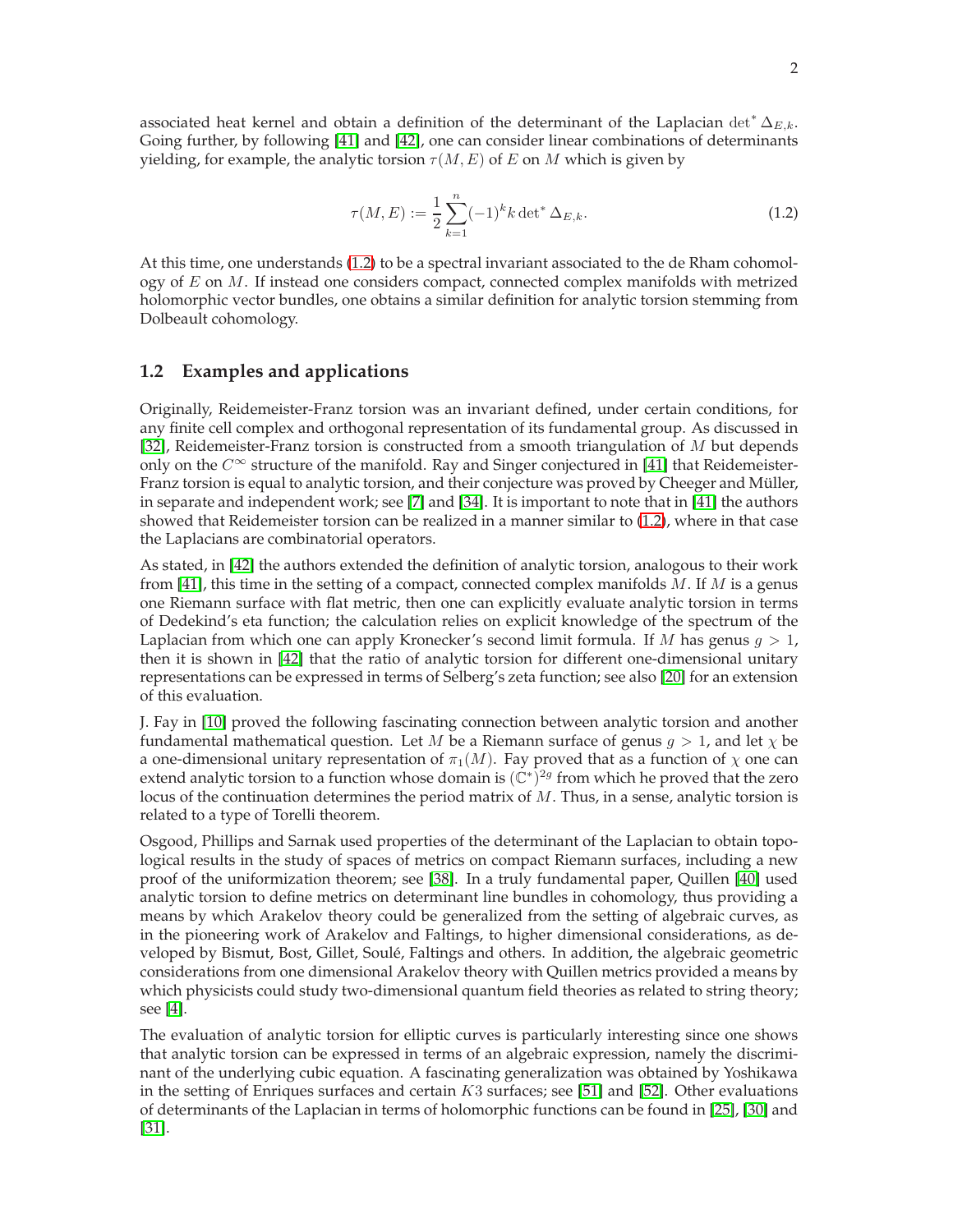### **1.3 Non-compact hyperbolic Riemann surfaces**

If  $M$  is a non-compact Riemannian manifold, then it is often the case that the corresponding heat kernel is not trace class. Hence, the above approach to define a determinant of the Laplacian does not get started. This assertion is true in the case when  $M$  is a finite volume, connected, hyperbolic Riemann surfaces, which will be the setting considered in this article. The first attempt to define a determinant of the Laplacian for non-compact, finite volume, hyperbolic Riemann surfaces is due to I. Efrat in [\[8\]](#page-20-4). Efrat's approach began with the Selberg trace formula, which in the form Efrat employed does not connect directly with a differential operator. In [\[22\]](#page-21-10) the authors defined a regularized difference of traces of heat kernels, which did yield results analogous to theorems proved in the setting of compact hyperbolic Riemann surfaces. In [\[37\]](#page-21-11), W. Müller generalized the idea of a regularized difference of heat traces to other settings. Following this approach, J. Friedman in [\[15\]](#page-20-5) defined a regularized determinant of the Laplacian for any finite-volume three-dimensional hyperbolic orbifolds with finite-dimensional unitary representations, which he then related to special values of the Selberg zeta-function.

The concept of a regularized quotient of determinants of Laplacians has found important applications. For example, the dissertation of T. Hahn [\[17\]](#page-20-6) studied Arakelov theory on non-compact finite volume Riemann surfaces using the regularized difference of heat trace approach due to Jorgenson-Lundelius and Müller; see also [\[12\]](#page-20-7). In the seminal paper [\[9\]](#page-20-8) the authors used the regularized difference of determinants together with the metric degeneration concept from [\[23\]](#page-21-12) in their evaluation of the sum of Lyapunov exponents of the Kontsevich-Zorich cocycle with respect to  $SL(2,\mathbb{R})$  invariant measures.

### **1.4 Our results**

It remains an open, and potentially very important, question to define determinants of Laplacians, or related spectral operators, on non-compact Riemannian manifolds.

In the present article we consider a general finite volume hyperbolic Riemann surface without fixed points. Scattering theory, stemming from work due to Lax and Phillips (see [\[28\]](#page-21-13) and [\[29\]](#page-21-14)), provides us with the definition of a scattering operator, which we denote by  $B$ . The scattering operator is defined using certain Hilbert space extensions of the so-called Ingoing and Outgoing spaces; see section 3 below. Lax and Phillips have shown that  $B$  has a discrete spectrum; unfortunately, one cannot define a type of heat trace associated to the spectrum from which one can use a heat kernel type approach to defining the determinant of  $B$ . Instead, we follow the superzeta function technique of regularization due to A. Voros in order to define and study the zeta functions  $\zeta_B^{\pm}(s, z)$  constructed from the resonances associated to  $zI - [(1/2)I \pm B]$ . We prove the meromorphic continuation in s of  $\zeta_B^{\pm}(s, z)$  and, using the special value at  $s = 0$ , define a determinant of the operators  $zI - [(1/2)I \pm B]$ .

Our main results are as follows. First, we obtain expressions for the Selberg zeta function and the determinant of the scattering matrix in terms of the special values of  $\zeta_B^{\pm}(s, z)$  at  $s = 0$ ; see Theorem [6.2.](#page-16-0) Furthermore, we express the special value  $Z'(1)$  of the Selberg zeta function in terms of the determinant of the operator  $-B + (1/2)I$ ; see Theorem [6.6.](#page-19-0)

Regarding Theorem [6.6,](#page-19-0) it is important to note the structure of the constants which relate the regularized determinant of  $-B + (1/2)I$  and  $Z'(1)$ . Specifically, we now understand the nature of the corresponding constant from [\[43\]](#page-21-15) in terms of the R-class of Arakelov theory. As it turns out, the multiplicative constant which appears in Theorem [6.6](#page-19-0) has a similar structure.

### **1.5 Outline of the paper**

The article is organized as follows. In section 2 we recall various background material from the literature and establish the notation which will be used throughout the paper. This discussion continues in section 3 where we recall results from Lax-Phillips scattering theory. In section 4 we establish the meromorphic continuation of superzeta functions in very general context. From the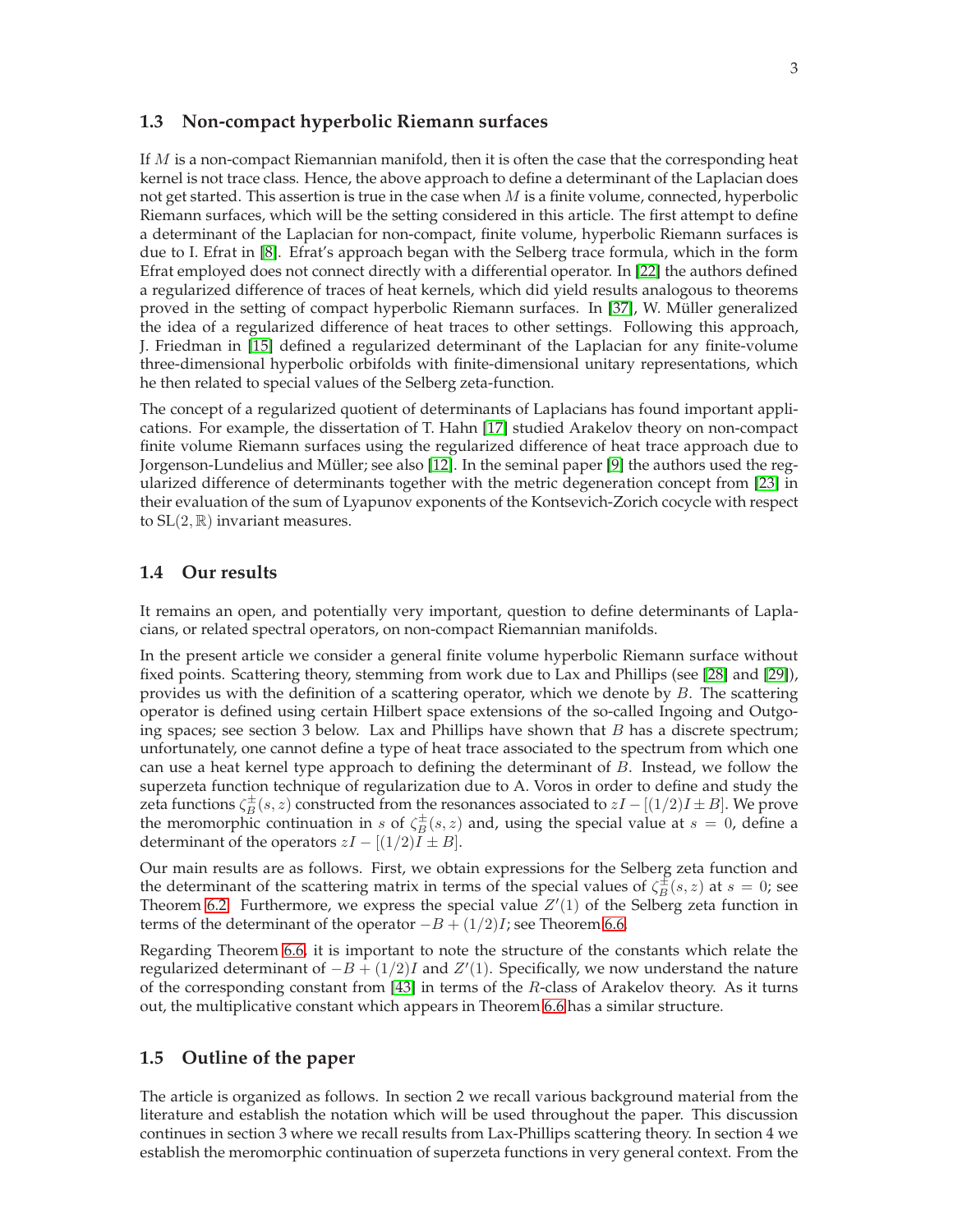general results from section 4, we prove in section 5 that the superzeta functions  $\zeta_B^{\pm}(s,z)$  admit meromorphic continuations, with appropriate quantifications. Finally, in section 6, we complete the proof of the main results of the paper, as cited above.

# **2 Background material**

### **2.1 Basic notation**

Let  $\Gamma \subseteq \text{PSL}_2(\mathbb{R})$  be torsion free Fuchsian group of the first kind acting by fractional linear transformations on the upper half-plane  $\mathbb{H} := \{z \in \mathbb{C} \mid z = x + iy, y > 0\}$ . Let M be the quotient space <sup>Γ</sup>\<sup>H</sup> and <sup>g</sup> the genus of <sup>M</sup>. Denote by **<sup>c</sup>** number of inequivalent cusps of M.

We denote by  $ds_{\text{hyp}}^2(z)$  the line element and by  $\mu_{\text{hyp}}(z)$  the volume form corresponding to the hyperbolic metric on M which is compatible with the complex structure of M and has constant curvature equal to  $-1$ . Locally on M, we have

$$
ds_{\rm hyp}^2(z) = \frac{\mathrm{d}x^2 + \mathrm{d}y^2}{y^2} \quad \text{and} \quad \mu_{\rm hyp}(z) = \frac{\mathrm{d}x \wedge \mathrm{d}y}{y^2}.
$$

We recall that the hyperbolic volume  $\text{vol}_{\text{hyp}}(M)$  of M is given by the formula

$$
vol(M) = 2\pi \bigg(2g - 2 + \mathbf{c}\bigg).
$$

Let  $\mathcal{V}^{\Gamma}$  denote the space of  $\Gamma$  –invariant functions  $\varphi : \mathbb{H} \longrightarrow \mathbb{C}$ . For  $\varphi \in \mathcal{V}^{\Gamma}$ , we set

$$
\|\varphi\|^2:=\int\limits_M |\varphi(z)|^2\mu_{\text{hyp}}(z),
$$

whenever it is defined. We then introduce the Hilbert space

$$
\mathcal{H}(\Gamma):=\left\{\varphi\in\mathcal{V}^{\Gamma}\,\middle|\, \|\varphi\|<\infty\right\}
$$

equipped with the inner product

$$
\langle \varphi_1, \varphi_2 \rangle := \int\limits_M \varphi_1(z) \overline{\varphi_2(z)} \mu_{\text{hyp}}(z) \qquad (\varphi_1, \varphi_2 \in \mathcal{H}(\Gamma)).
$$

The Laplacian

$$
\Delta:=-y^2\bigg(\frac{\partial^2}{\partial x^2}+\frac{\partial^2}{\partial y^2}\bigg)
$$

acts on the smooth functions of  $\mathcal{H}(\Gamma)$  and extends to an essentially self-adjoint linear operator acting on a dense subspace of  $\mathcal{H}(\Gamma)$ .

For  $f(s)$  a meromorphic function, we define the *null set*,  $N(f) = \{s \in \mathbb{C} \mid f(s) = 0\}$  counted with multiplicity. Similarly, P(f) denotes the *polar set.*

### **2.2 Gamma function**

Let  $\Gamma(s)$  denote the gamma function. Its poles are all simple and located at each point of  $-\mathbb{N}$ , where  $-N = \{0, -1, -2, \dots\}$ . For  $|\arg s| \le \pi - \delta$  and  $\delta > 0$ , the asymptotic expansion [\[2,](#page-20-9) p. 20] of  $\log \Gamma(s)$  is given by

<span id="page-3-0"></span>
$$
\log \Gamma(s) = \frac{1}{2} \log 2\pi + \left(s - \frac{1}{2}\right) \log s - s + \sum_{j=1}^{m-1} \frac{B_{2j}}{(2j-1)2j} \frac{1}{s^{2j-1}} + g_m(s).
$$
 (2.1)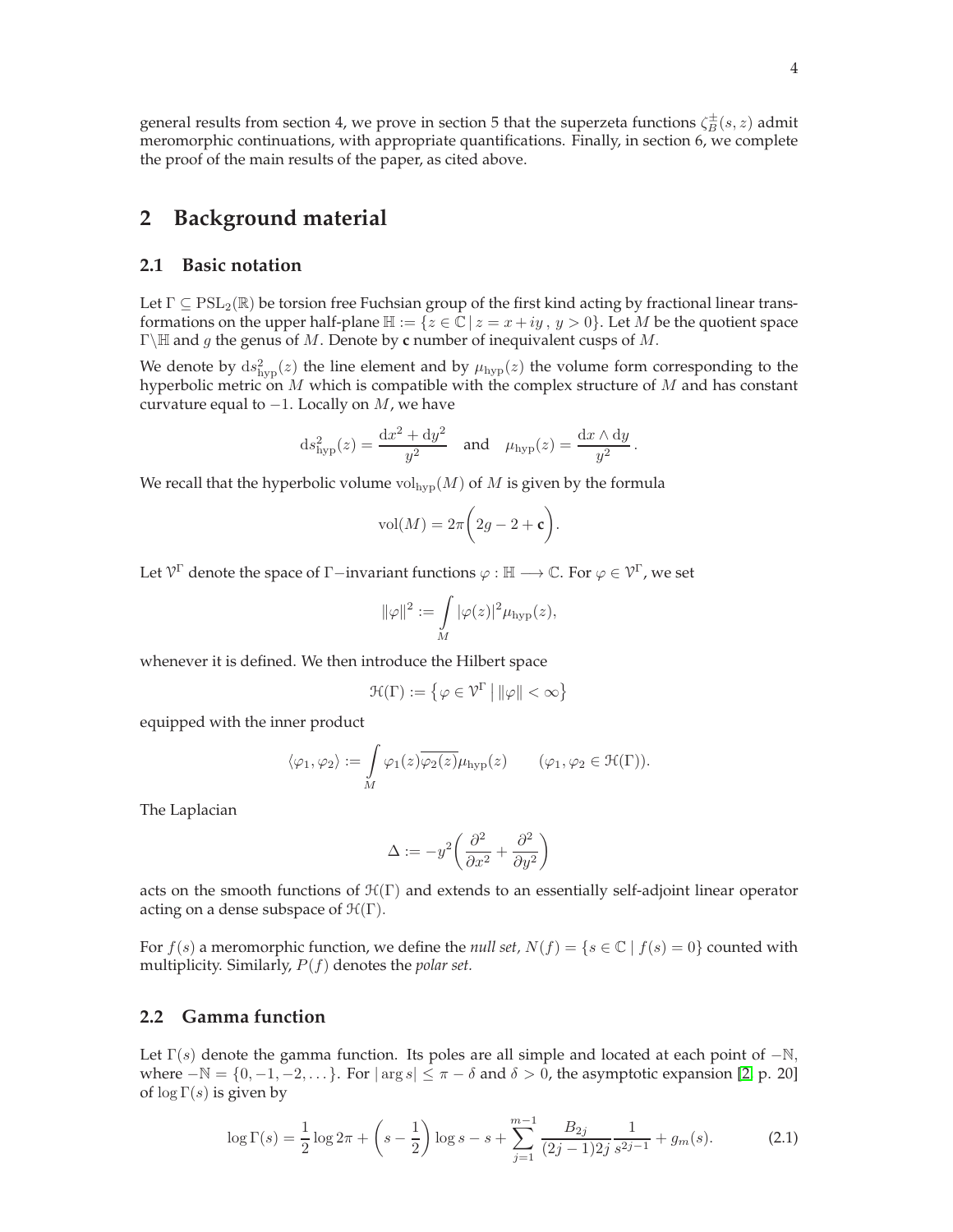Here  $B_i$  are the Bernoulli numbers and  $g_m(s)$  is a holomorphic function in the right half plane  $\text{Re}(s) > 0$  such that  $g_m^{(j)}(s) = O(s^{-2m+1-j})$  as  $\text{Re}(s) \to \infty$  for all integers  $j \ge 0$ , and where the implied constant depends on  $j$  and  $m$ .

#### **2.3 Barnes double gamma function**

The Barnes double gamma function is an entire order two function defined by

$$
G(s + 1) = (2\pi)^{s/2} \exp \left[ -\frac{1}{2} \left[ (1 + \gamma) s^2 + s \right] \right] \prod_{n=1}^{\infty} \left( 1 + \frac{s}{n} \right)^n \exp \left[ -s + \frac{s^2}{2n} \right],
$$

where  $\gamma$  is the Euler constant. Therefore,  $G(s + 1)$  has a zero of multiplicity n, at each point  $-n \in \{-1, -2, \dots\}.$ 

For  $s \notin -\mathbb{N}$ , we have that (see [\[13,](#page-20-10) p. 114])

$$
\frac{G'(s+1)}{G(s+1)} = \frac{1}{2}\log(2\pi) + \frac{1}{2} - s + s\psi(s),\tag{2.2}
$$

where  $\psi(s) = \frac{\Gamma'}{\Gamma}$  $\frac{\Gamma}{\Gamma}(s)$  denotes digamma function. For Re(s) > 0 and as  $s \to \infty$ , the asymptotic expansion of  $\log G(s + 1)$  is given in [\[11\]](#page-20-11) or<sup>1</sup> [\[1,](#page-20-12) Lemma 5.1] by

<span id="page-4-1"></span>
$$
\log G(s+1) = \frac{s^2}{2} \left( \log s - \frac{3}{2} \right) - \frac{\log s}{12} - s \zeta'(0) + \zeta'(-1) - \sum_{k=1}^n \frac{B_{2k+2}}{4k(k+1)s^{2k}} + h_{n+1}(s). \tag{2.3}
$$

Here,  $\zeta(s)$  is the Riemann zeta-function and

$$
h_{n+1}(s) = \frac{(-1)^{n+1}}{s^{2n+2}} \int_0^\infty \frac{t}{\exp(2\pi t) - 1} \int_0^{t^2} \frac{y^{n+1}}{y + s^2} dy dt.
$$

By a close inspection of the proof of [\[1,](#page-20-12) Lemma 5.1] it follows that  $h_{n+1}(s)$  is holomorphic function in the right half plane  $\text{Re}(s) > 0$  which satisfies the asymptotic relation  $h_{n+1}^{(j)}(s) = O(s^{-2n-2-j})$ as  $\text{Re}(s) \rightarrow \infty$  for all integers  $j \geq 0$ , and where the implied constant depends upon j and n. Set

<span id="page-4-0"></span>
$$
G_1(s) = \left(\frac{(2\pi)^s (G(s+1))^2}{\Gamma(s)}\right)^{\frac{\text{vol}(M)}{2\pi}}
$$
(2.4)

It follows that  $G_1(s)$  is an entire function of order two with zeros at points  $-n \in \mathbb{N}$  and corresponding multiplicities  $\frac{\text{vol}(M)}{2\pi}(2n+1)$ .

### **2.4 Hurwitz zeta function**

The Hurwitz zeta-function  $\zeta_H(s, z)$  is defined for Re $(s) > 1$  and  $z \in \mathbb{C} \setminus (-\mathbb{N})$  by the absolutely convergent series

$$
\zeta_H(s,z) = \sum_{n=0}^{\infty} \frac{1}{(z+n)^s}.
$$

For fixed  $z$ ,  $\zeta_H(s, z)$  possesses a meromorphic continuation to the whole s-plane with a single pole, of order 1, with residue 1.

For fixed z, one can show that

$$
\zeta_H(-n, z) = -\frac{B_{n+1}(z)}{n+1},
$$

 $1$ Note that [\(2.1\)](#page-3-0) is needed to reconcile these two references.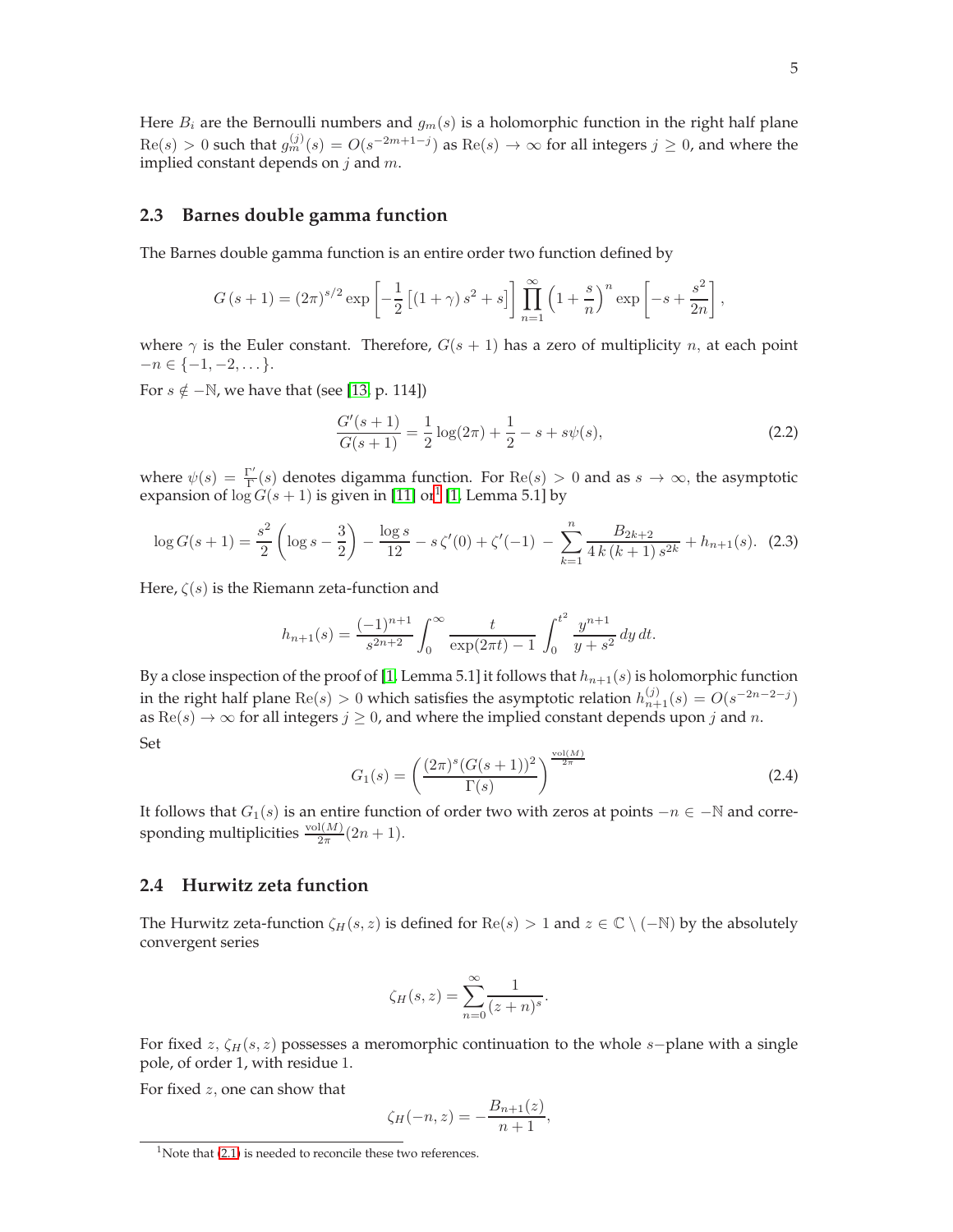where  $n \in \mathbb{N}$ , and  $B_n$  denotes the n−th Bernoulli polynomial.

For integral values of s, the function  $\zeta_H(s, z)$  is related to derivatives of the digamma function in the following way:

$$
\zeta_H(n+1,z) = \frac{(-1)^{n+1}}{n!} \psi^{(n)}(z), \quad n = 1, 2, \dots
$$

### <span id="page-5-2"></span>**2.5 Automorphic scattering matrix**

Let  $\phi(s)$  denote the determinant of the hyperbolic scattering matrix  $\Phi(s)$ , see [\[44,](#page-22-2) §3.5]. The function  $\phi(s)$  is meromorphic of order two ([\[44,](#page-22-2) Thm. 4.4.3]). It is regular for  $\text{Re}(s) > \frac{1}{2}$  except for a finite number of poles  $\sigma_1, \sigma_2, \ldots, \sigma_m \in (1/2, 1]$ ; each pole has multiplicity no greater than **c**, the number of cusps of M.

We let  $\rho$  denote an arbitrary pole of  $\phi(s)$ . Since  $\phi(s)\phi(1-s) = 1$ , the set of zeros and poles are related by  $N(\phi) = 1 - P(\phi)$ , hence  $1 - \sigma_1$ ,  $1 - \sigma_2$ , ...  $1 - \sigma_m$  are the zeros in [0, 1/2).

Each pole  $\sigma_i \in (1/2, 1]$  corresponds to a  $\Delta$ −eigenspace,  $A_1(\lambda_i)$ , with eigenvalue  $\lambda_i = \sigma_i(1 - \sigma_i)$ ,  $i = 1, ..., m$ , in the space spanned by the incomplete theta series. For all  $i = 1, ..., m$  we have ([\[18,](#page-20-13) Eq. 3.33 on p.299])

<span id="page-5-3"></span>[The multiplicity of the pole of 
$$
\phi(s)
$$
 at  $s = \sigma_i$ ]  $\leq \dim A_1(\sigma_i(1 - \sigma_i)) \leq \mathbf{c}.$  (2.5)

For  $\text{Re}(s) > 1$ ,  $\phi(s)$  can be written as an absolutely convergent generalized Dirichlet series and Gamma functions; namely, we have that

<span id="page-5-0"></span>
$$
\phi(s) = \pi^{\frac{\varsigma}{2}} \left( \frac{\Gamma\left(s - \frac{1}{2}\right)}{\Gamma\left(s\right)} \right)^{\varsigma} \sum_{n=1}^{\infty} \frac{d(n)}{g_n^{2s}} \tag{2.6}
$$

where  $0 < g_1 < g_2 < \dots$  and  $d(n) \in \mathbb{R}$  with  $d(1) \neq 0$ .

We will rewrite [\(2.6\)](#page-5-0) in a slightly different form. Let  $c_1 = -2 \log g_1 \neq 0$ ,  $c_2 = \log d(1)$ , and let  $u_n = g_n/g_1 > 1$ . Then for  $Re(s) > 1$  we can write  $\phi(s) = L(s)H(s)$  where

<span id="page-5-6"></span>
$$
L(s) = \pi^{\frac{\epsilon}{2}} \left( \frac{\Gamma\left(s - \frac{1}{2}\right)}{\Gamma\left(s\right)} \right)^{\epsilon} e^{c_1 s + c_2} \tag{2.7}
$$

and

<span id="page-5-1"></span>
$$
H(s) = 1 + \sum_{n=2}^{\infty} \frac{a(n)}{u_n^{2s}},
$$
\n(2.8)

where  $a(n) \in \mathbb{R}$  and the series [\(2.8\)](#page-5-1) converges absolutely for  $\text{Re}(s) > 1$ . From the generalized Dirichlet series representation [\(2.8\)](#page-5-1) of  $H(s)$  it follows that

<span id="page-5-5"></span>
$$
\frac{d^k}{ds^k} \log H(s) = O(\beta_k^{-\text{Re}(s)}) \quad \text{when} \quad \text{Re}(s) \to +\infty,
$$
\n(2.9)

for some  $\beta_k > 1$  where the implied constant depends on  $k \in \mathbb{N}$ .

### <span id="page-5-4"></span>**2.6 Selberg zeta-function**

The Selberg zeta function associated to the quotient space  $M = \Gamma \backslash \mathbb{H}$  is defined for  $\text{Re}(s) > 1$  by the absolutely convergent Euler product

$$
Z(s) = \prod_{\{P_0\} \in P(\Gamma)} \prod_{n=0}^{\infty} \left(1 - N(P_0)^{-(s+n)}\right),
$$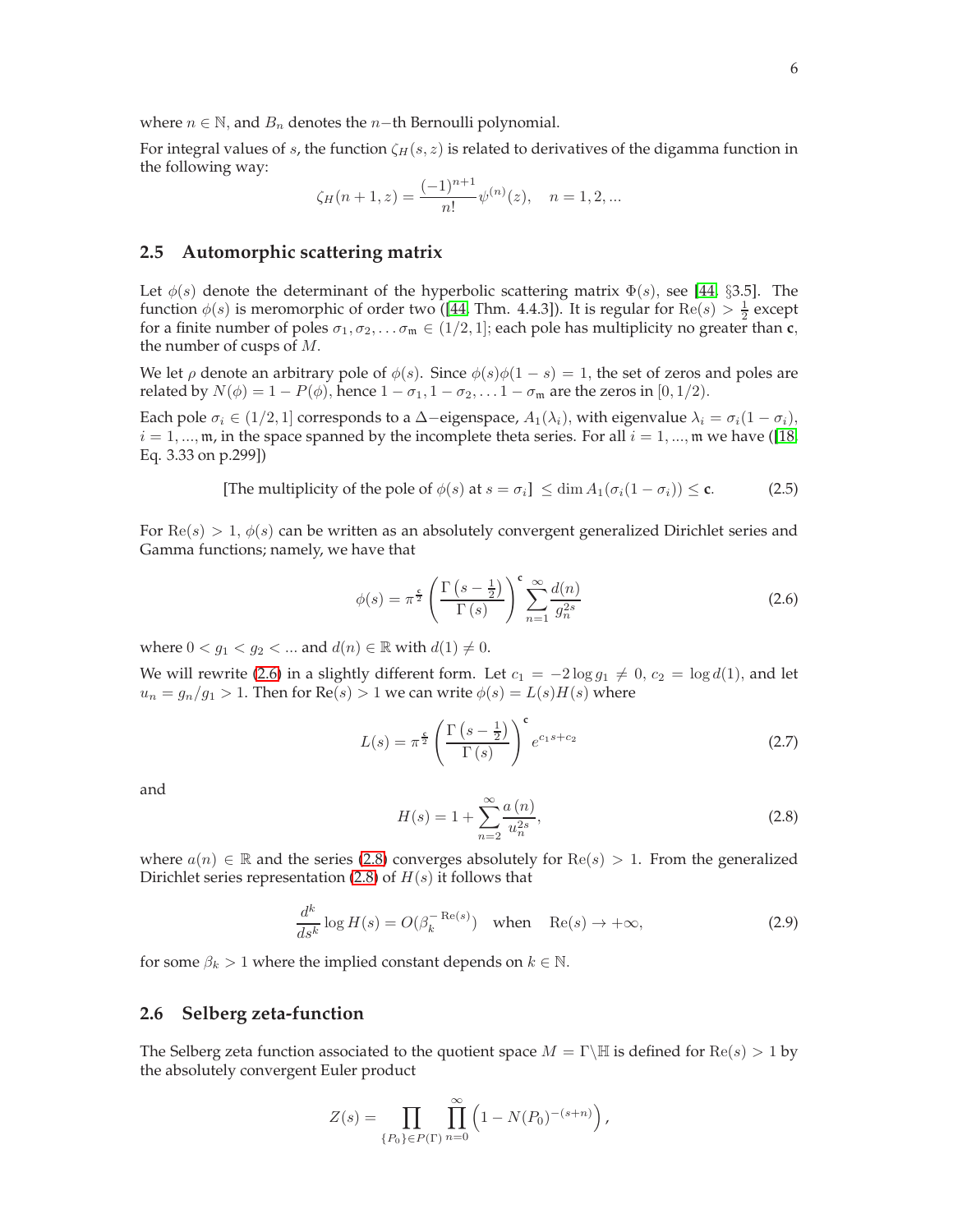where  $P(\Gamma)$  denotes the set of all primitive hyperbolic conjugacy classes in Γ, and  $N(P_0)$  denotes the norm of  $P_0 \in \Gamma$ . From the product representation given above, we obtain for  $\text{Re}(s) > 1$ 

<span id="page-6-0"></span>
$$
\log Z(s) = \sum_{\{P_0\} \in P(\Gamma)} \sum_{n=0}^{\infty} \left( -\sum_{l=1}^{\infty} \frac{N(P_0)^{-(s+n)l}}{l} \right) = -\sum_{P \in H(\Gamma)} \frac{\Lambda(P)}{N(P)^s \log N(P)},\tag{2.10}
$$

where  $H(\Gamma)$  denotes the set of all hyperbolic conjugacy classes in  $\Gamma$ , and  $\Lambda(P) = \frac{\log N(P_0)}{1 - N(P)^{-1}}$ , for the (unique) primitive element  $P_0$  conjugate to  $P$ .

Let  $P_{00}$  be the primitive hyperbolic conjugacy class in all of  $P(\Gamma)$  with the smallest norm. Setting  $\alpha = N(P_{00})^{\tfrac{1}{2}}$ , we see that for  $\mathrm{Re}(s)>2$  and  $k\in\mathbb{N}$  the asymptotic

<span id="page-6-1"></span>
$$
\frac{d^k}{ds^k} \log Z(s) = O(\alpha^{-\text{Re}(s)}) \quad \text{when} \quad \text{Re}(s) \to +\infty. \tag{2.11}
$$

Here the implied constant depends on  $k \in \mathbb{N}$ .

We now state the divisor of the  $Z(s)$  (see [\[45,](#page-22-3) p. 49] [\[18,](#page-20-13) p. 499]):

- 1. Zeros at the points  $s_j$  on the line  $\text{Re}(s) = \frac{1}{2}$  symmetric relative to the real axis and in  $(1/2, 1]$ . Each zero  $s_j$  has multiplicity  $m(s_j) = m(\lambda_j)$  where  $s_j(1 - s_j) = \lambda_j$  is an eigenvalue in the discrete spectrum of  $\Delta$ ;
- 2. Zeros at the points  $s_j = 1 \sigma_j \in [0, 1/2)$  (see § [2.5\)](#page-5-2). Here, by [\(2.5\)](#page-5-3), the multiplicity  $m(s_j)$  is [multiplicity of the eigenvalue  $\lambda_j = \sigma_j(1 - \sigma_j)$ ] – [order of the pole of  $\phi(s)$  at  $s = \sigma_j$ ]  $\geq 0$ ;
- 3. If  $\lambda = \frac{1}{4}$  is an eigenvalue of  $\Delta$  of multiplicity  $d_{1/4}$ , then  $s = \frac{1}{2}$  is a zero (or a pole, depending on the sign of the following) of  $Z(s)$  of multiplicity

$$
2d_{1/4}-\tfrac{1}{2}\left(\mathbf{c}-\operatorname{tr}\Phi\left(\tfrac{1}{2}\right)\right);
$$

- 4. Zeros at each  $s = \rho$ , where  $\rho$  is a pole of  $\phi(s)$  with  $\text{Re}(\rho) < \frac{1}{2}$ ;
- 5. *Trivial* Zeros at points  $s = -n \in \mathbb{N}$ , with multiplicities  $\frac{\text{vol}(M)}{2\pi}(2n+1)$ ;
- 6. Poles at  $s = -n \frac{1}{2}$ , where  $n = 0, 1, 2, \ldots$ , each with multiplicity **c**.

### **2.7 Selberg zeta function of higher order**

For  $\text{Re}(s) > 1$  and  $r \in \mathbb{N}$ , following [\[27\]](#page-21-16), Section 4.2. we define the *Selberg zeta function of order* r, or the *poly-Selberg zeta function of degree* r, by the relation

$$
Z^{(r)}(s) = \exp\left(-\sum_{P \in H(\Gamma)} \frac{\Lambda(P)}{N(P)^s (\log N(P))^r}\right).
$$

This definition is consistent with the case  $r = 1$  (see Equation [2.10\)](#page-6-0), namely  $Z^{(1)}(s) = Z(s)$ . Following [\[27\]](#page-21-16), Section 4.2. it is easy to show that

$$
Z^{(r)}(s) = \prod_{\{P_0\} \in P(\Gamma)} \prod_{n=0}^{\infty} H_r \left( N(P_0)^{-(s+n)} \right)^{(\log N(P_0))^{-(r-1)}},
$$

for  $\text{Re}(s) > 1$ , where  $H_r(z) = \exp(-\text{Li}_r(z))$ , and

$$
\operatorname{Li}_r(z) = \sum_{k=1}^{\infty} \frac{z^k}{k^r} \quad (|z| < 1)
$$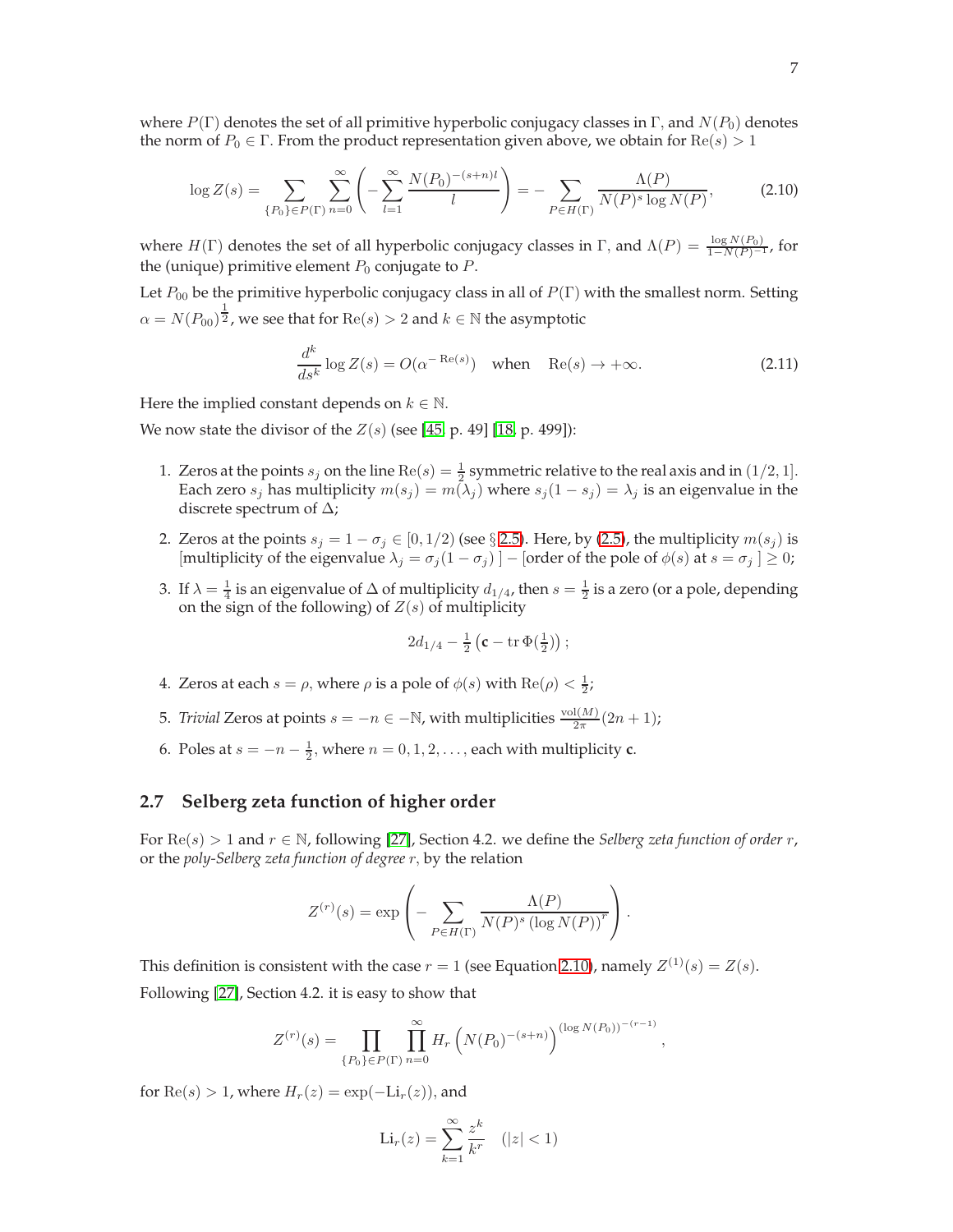The meromorphic continuation of  $Z^{(r)}(s)$  follows inductively for  $r \in \mathbb{N}$  from the differential ladder relation

$$
\frac{d^{r-1}}{dz^{r-1}}\log Z^{(r)}(s) = (-1)^{r-1}\log Z(s).
$$

See [\[27,](#page-21-16) Proposition 4.9] for more details. Note that [\[27\]](#page-21-16) deals with compact Riemann surfaces, so one must modify the region  $\Omega_{\Gamma}$  defined in [\[27,](#page-21-16) Proposition 4.9] by excluding the vertical lines passing through poles  $\rho$  of the hyperbolic scattering determinant  $\phi$ ; the other details are identical.

### <span id="page-7-0"></span>**2.8 Complete zeta functions**

In this subsection we define two zeta functions  $Z_{+}(s)$  and  $Z_{-}(s)$  associated with  $Z(s)$  which are both entire functions of order two.

Set

$$
Z_{+}(s) = \frac{Z(s)}{G_1(s)(\Gamma(s - 1/2))^{c}},
$$

where  $G_1(s)$  is defined by [\(2.4\)](#page-4-0). Note that we have canceled out the trivial zeros and poles of  $Z(s)$ , hence the set  $N(Z_+)$  consists of the following:

• At  $s = \frac{1}{2}$ , the multiplicity of the zero is a, where

$$
\mathfrak{a} = 2d_{1/4} + \mathfrak{c} - \frac{1}{2} \left( \mathfrak{c} - \text{tr} \, \Phi\left(\frac{1}{2}\right) \right) = 2d_{1/4} + \frac{1}{2} \left( \mathfrak{c} + \text{tr} \, \Phi\left(\frac{1}{2}\right) \right) \ge 0;
$$

- Zeros at the points  $s_j$  on the line  $\text{Re}(s) = \frac{1}{2}$  symmetric relative to the real axis and in  $(1/2, 1]$ . Each zero  $s_j$  has multiplicity  $m(s_j) = m(\lambda_j)$  where  $s_j(1 - s_j) = \lambda_j$  is an eigenvalue in the discrete spectrum of  $\Delta$ ;
- Zeros at the points  $s_j = 1 \sigma_j \in [0, 1/2)$  (see § [2.5\)](#page-5-2). Here, by [\(2.5\)](#page-5-3), the multiplicity  $m(s_j)$  is

[multiplicity of the eigenvalue  $\lambda_i = \sigma_i (1 - \sigma_i)$ ] – [order of the pole of  $\phi(s)$  at  $s = \sigma_i$ ]  $\geq 0$ ;

• Zeros at each  $s = \rho$ , where  $\rho$  is a pole of  $\phi(s)$  with  $\text{Re}(\rho) < \frac{1}{2}$ .

Set

$$
Z_{-}(s) = Z_{+}(s)\phi(s).
$$

Then it follows that  $N(Z_{-}) = 1 - N(Z_{+})$ . That is, s is a zero of  $Z_{+}$  iff  $1 - s$  is a zero (of the same multiplicity) of  $Z_-\$ .

# **3 Lax-Phillips scattering operator on** M

Following  $[28]$  and  $[39]$  we will introduce the scattering operator B on M and identify its spectrum. Let  $u = u(z, t)$  be a smooth function on  $\mathbb{H} \times \mathbb{R}$ . Consider the hyperbolic wave equation for −∆,

$$
u_{tt} = Lu = -\Delta u - \frac{u}{4},
$$

with initial values  $f = \{f_1, f_2\} \in \mathcal{H}(\Gamma) \times \mathcal{H}(\Gamma)$ , where

$$
u(z, 0) = f_1(z)
$$
 and  $u_t(z, 0) = f_2(z)$ .

Recall that  $\langle \cdot, \cdot \rangle$  is the inner product on  $\mathcal{H}(\Gamma)$ . The energy form (norm) for the wave equation is

$$
E(u) = \langle u, Lu \rangle + \langle \partial_t u, \partial_t u \rangle.
$$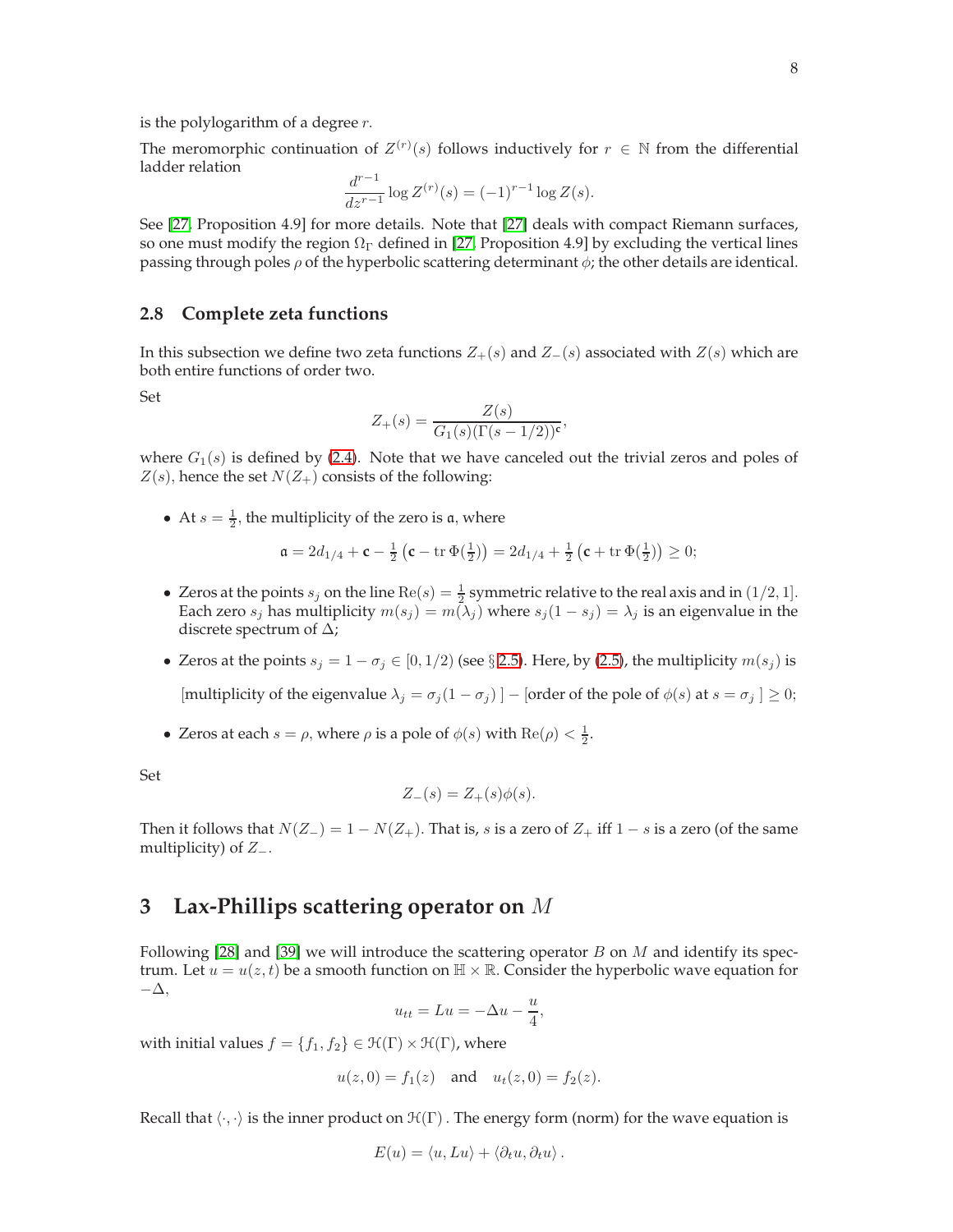The energy form is independent of  $t$ , so in terms of initial values, an integration by parts yields

$$
E(f) = \int_{\mathcal{F}} \left( y^2 |\partial f_1|^2 - \frac{|f_1|^2}{4} + |f_2|^2 \right) \frac{dxdy}{y^2},
$$

where  $\mathcal F$  denotes the Ford fundamental domain of  $\Gamma$ .

In general, the quadratic form  $E$  is not positive definite. To overcome this difficulty we follow [\[39\]](#page-21-17) and modify E in the following manner: Choose a partition of unity  $\{\psi_i \mid j = 0, \ldots, c\}$  with  $\psi_0$  of compact support and  $\psi_j = 1$  in the *j*th cusp (transformed to  $\infty$ ) for  $y > a$ , where a is fixed and sufficiently large. Set

$$
E_j(f) = \int_{\mathcal{F}} \psi_j \left( y^2 |\partial f_1|^2 - \frac{|f_1|^2}{4} + |f_2|^2 \right) \frac{dxdy}{y^2},
$$

so that  $E = \sum_j E_j$ . There exists a constant  $k_1$  and a compact subset  $K \subset \mathcal{F}$  so that

$$
G(f) := E(f) + k_1 \int_K |f_1|^2 \frac{dxdy}{y^2}
$$

is positive definite<sup>2</sup>.

Define the Hilbert space  $\mathcal{H}(\Gamma)_G$  as the completion with respect to G of  $C^{\infty}$  data  $f = \{f_1, f_2\} \in$  $C_0^{\infty}(\mathcal{F}) \times C_0^{\infty}(\mathcal{F})$  with compact support.

The wave equation may be written in the form  $f_t = Af$  where

$$
A=\left(\begin{array}{cc} 0 & I \\ L & 0 \end{array}\right),
$$

defined as the closure of A, restricted to  $C_0^{\infty}(\mathcal{F}) \times C_0^{\infty}(\mathcal{F})$ . The operator A is the infinitesimal generator a unitary group  $U(t)$  with respect to the energy norm  $E$ .

The Incoming and Outgoing subspaces of  $\mathfrak{H}(\Gamma)_{G}$  are defined as follows.

- The Incoming subspace  $\mathcal{D}_-$  is the closure in  $\mathcal{H}(\Gamma)_G$  of the set of elements of the form  $\{y^{1/2}\varphi(y), y^{3/2}\varphi'(y)\}\,$ , where  $\varphi$  is a smooth function of y which vanishes for  $y \leq a$ , and  $\varphi' = \frac{d}{dy}\varphi.$
- The Outgoing subspace  $\mathcal{D}_+$  is defined analogously as the closure of  $\{y^{1/2}\varphi(y), -y^{3/2}\varphi'(y)\}.$

The subspaces  $\mathcal{D}_-$  and  $\mathcal{D}_+$  are G orthogonal. Let K denote the orthogonal complement of  $\mathcal{D}_-\oplus$  $\mathcal{D}_+$  in  $\mathfrak{H}(\Gamma)_G$  and let P denote the G-orthogonal (and E-orthogonal<sup>3</sup>) projection of  $\mathfrak{H}(\Gamma)_G$  onto K and set

$$
\mathbf{Z}(t) = PU(t)P, \text{ for } t \ge 0.
$$

The operators  $\mathbf{Z}(t)$  form a strongly continuous semigroup of operators on  $\mathcal K$  with infinitesimal generator *B*. For every  $\lambda$  in the resolvent set of *B*,  $(B - \lambda I)^{-1}$  is a compact operator [\[29,](#page-21-14) Sec. 3]. Hence, *B* has a pure point spectrum of finite multiplicity and  $(B - \lambda I)^{-1}$  is meromorphic in the entire complex plane. See also [\[28,](#page-21-13) Thm. 2.7].

Following [\[39\]](#page-21-17), we define *the singular set*  $\sigma(\Gamma)$ . First, we define the multiplicity function  $m(r)$  as follows:

1. If Im(r)  $\leq 0$  and  $r \neq 0$ , the multiplicity  $m(r)$  is the dimension of the eigenspace for  $\lambda =$  $\frac{1}{4} + r^2$  for  $\Delta$  on  $M = \Gamma \setminus \mathbb{H}$ . Hence for  $\text{Im}(r) \leq 0, m(r) = 0$  outside of  $(-\infty, \infty) \cup -i(0, \frac{1}{2}]$ .

<sup>&</sup>lt;sup>2</sup>[\[39,](#page-21-17) p. 4] and [\[29,](#page-21-14) p. 265] differ in the  $y^{-2}$  term.

 $^3$  Since the functions  $\phi(y)$  are zero outside of the cusp sectors, the  $E$  and  $G$  forms agree.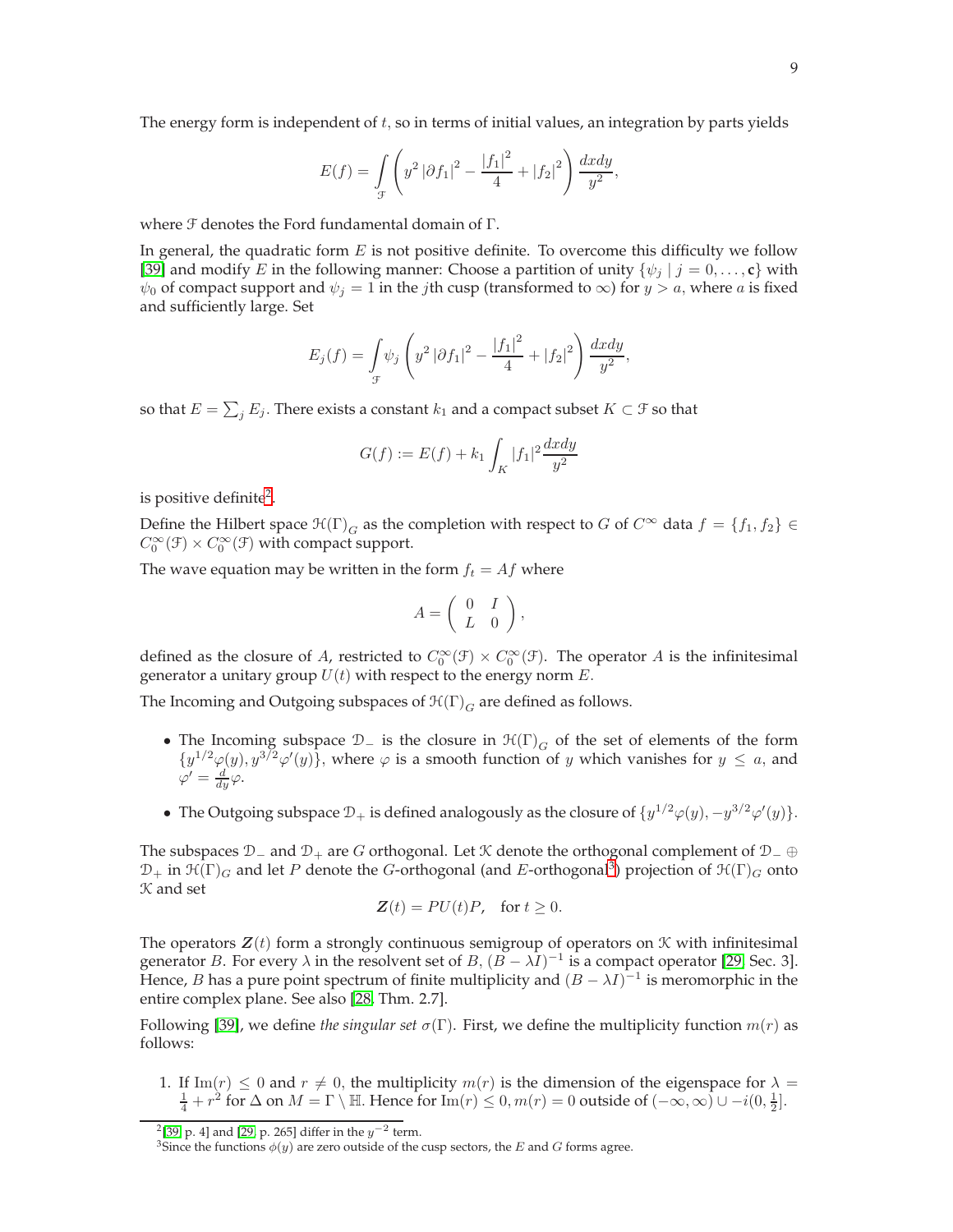- 2. If  $\text{Im}(r) > 0$ ,  $m(r)$  is the multiplicity of the eigenvalue  $\frac{1}{4} + r^2$  plus the order of the pole (or negative the order of the zero) of  $\phi(s)$  at  $s = \frac{1}{2} + ir$ .
- 3. For  $r = 0$ ,  $m(r)$  is twice the multiplicity of the cusp forms (with eigenvalue  $\lambda = 1/4$ ) plus  $(c + tr(\Phi(1/2))/2)$ .

Then, the singular set  $\sigma(\Gamma)$  is defined to be the set of all  $r \in \mathbb{C}$  with  $m(r) > 0$ , counted with multiplicity. The singular set  $\sigma(\Gamma)$  is closely related to the spectrum  $Spec(B)$  of the operator B by the equation  $Spec(B) = i\sigma(\Gamma)$ , see [\[39\]](#page-21-17).

Therefore, by setting  $s = \frac{1}{2} + ir$  and referring to §[2.8,](#page-7-0) we have

$$
\operatorname{Spec} \left( \frac{1}{2} I + B \right) = N(Z_+). \tag{3.1}
$$

and

$$
\operatorname{Spec} \left( \frac{1}{2}I - B \right) = N(Z_{-}). \tag{3.2}
$$

# **4 Process of zeta regularization**

In the mathematical literature, there exist mainly three different approaches to zeta regularization. In the abstract approach, as in [\[19\]](#page-20-14), [\[21\]](#page-20-15), [\[24\]](#page-21-18) and [\[26\]](#page-21-19) the authors start with a general sequence of complex numbers (generalized eigenvalues) and define criteria for the zeta regularization process. For example, in [\[21\]](#page-20-15), a theta series is introduced and, under suitable conditions at zero and infinity, a possibly regularized zeta function is defined as the Laplace-Mellin transform of the theta series.

The second approach is based on a generalization of the Poisson summation formula or explicit formula. Starting with the truncated heat kernel, one defines a regularized zeta function as the Mellin transform of the trace of the truncated heat kernel modulo the factor  $\frac{1}{\Gamma(s)}$ . Variants of the second approach can be found in [\[42\]](#page-21-2), [\[43\]](#page-21-15) , [\[8\]](#page-20-4), [\[36\]](#page-21-20), [\[37\]](#page-21-11), [\[35\]](#page-21-21), [\[15\]](#page-20-5) and many others.

The third approach, formulated by A. Voros in [\[46\]](#page-22-4), [\[47\]](#page-22-5), [\[48\]](#page-22-6), and [\[49\]](#page-22-7) is based on the construction of the so-called superzeta functions, meaning zeta functions constructed over a set of zeros of the primary zeta function. In this setting, one starts with a sequence of zeros, rather than the sequence of eigenvalues, of a certain meromorphic function and then induces zeta regularization through meromorphic continuation of an integral representation of this function, valid in a certain strip. In this section we give a brief description of this methodology.

Let  $\mathbb{R}^- = (-\infty, 0]$  be the non-positive real numbers. Let  $\{y_k\}_{k \in \mathbb{N}}$  be the sequence of zeros of an entire function  $f$  of order two, repeated with their multiplicities. Let

$$
X_f = \{ z \in \mathbb{C} \mid (z - y_k) \notin \mathbb{R}^- \text{ for all } y_k \}.
$$

For  $z \in X_f$ , and  $s \in \mathbb{C}$  (where convergent) consider the series

$$
\mathcal{Z}_f(s, z) = \sum_{k=1}^{\infty} (z - y_k)^{-s},
$$
\n(4.1)

where the complex exponent is defined using the principal branch of the logarithm with arg  $z \in$  $(-\pi, \pi)$  in the cut plane  $\mathbb{C} \setminus \mathbb{R}^-$ .

Since f is of order two,  $\mathcal{Z}_f(s, z)$  converges absolutely for  $\text{Re}(s) > 2$ . The series  $\mathcal{Z}_f(s, z)$  is called the zeta function associated to the zeros of f, or the simply the *superzeta* function of f.

If  $\mathcal{Z}_f(s, z)$  has a meromorphic continuation which is regular at  $s = 0$ , we define the *zeta regularized product* associated to f as

$$
D_f(z) = \exp\left(-\frac{d}{ds} \left. \mathcal{Z}_f(s, z)\right|_{s=0}\right).
$$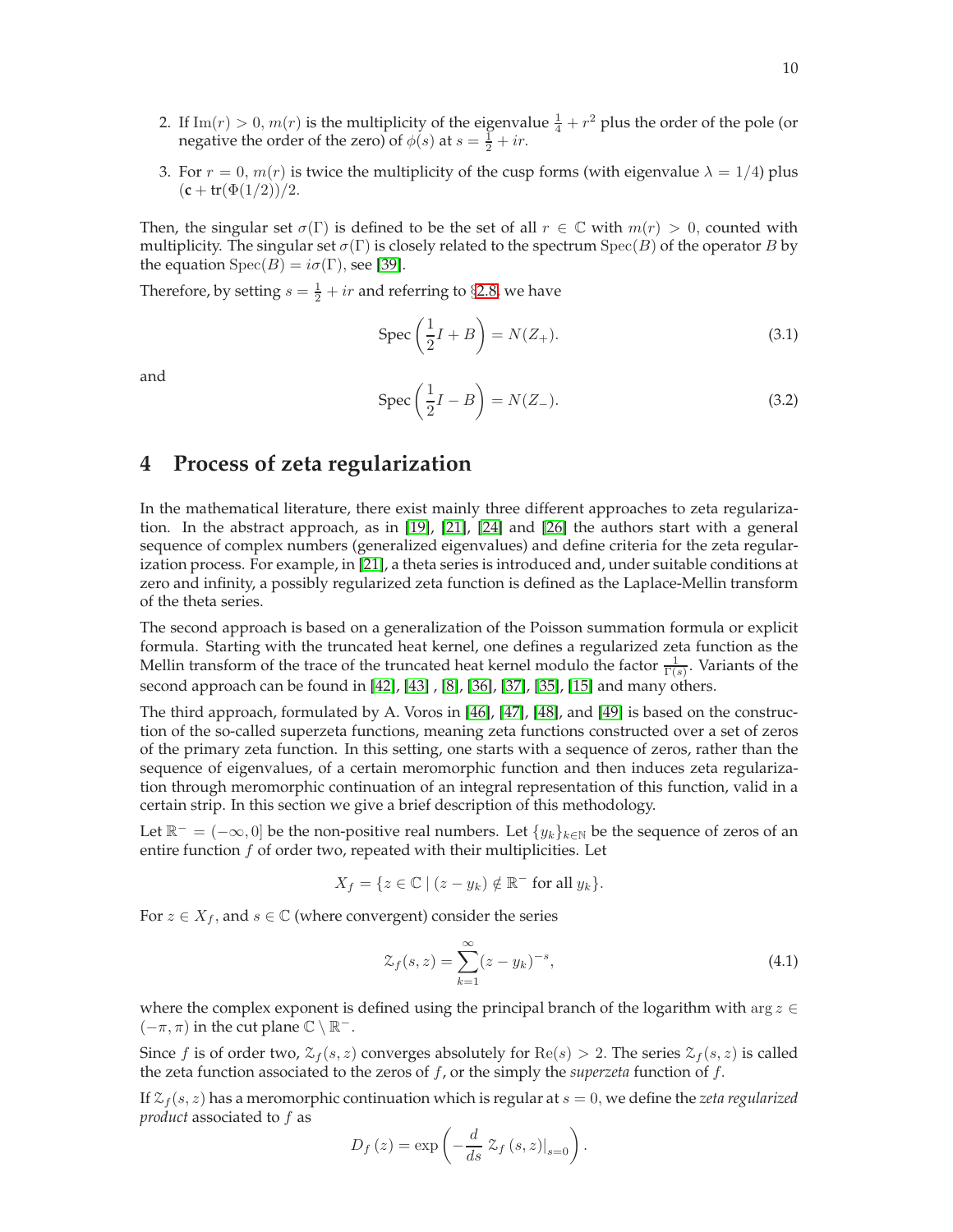Hadamard's product formula allows us to write

$$
f(z) = \Delta_f(z) = e^{g(z)} z^r \prod_{k=1}^{\infty} \left( \left( 1 - \frac{z}{y_k} \right) \exp\left[ \frac{z}{y_k} + \frac{z^2}{2y_k^2} \right] \right),\tag{4.2}
$$

where  $q(z)$  is a polynomial of degree 2 or less,  $r \ge 0$  is the order of eventual zero of f at  $z = 0$ , and the other zeros  $y_k$  are listed with multiplicity. A simple calculation shows that when  $z \in X_f$ ,

<span id="page-10-3"></span>
$$
\mathcal{Z}_f(3, z) = \frac{1}{2} \left( \log \Delta_f \left( z \right) \right)'''. \tag{4.3}
$$

The following proposition is due to Voros ([\[46\]](#page-22-4), [\[48\]](#page-22-6), [\[49\]](#page-22-7)). For completeness, we give a different proof.

<span id="page-10-5"></span>**Proposition 4.1.** *Let* f *be an entire function of order two, and for*  $k \in \mathbb{N}$ *, let*  $y_k$  *be the sequence of zeros of* f. Let  $\Delta_f(z)$  denote the Hadamard product representation of f. Assume that for  $n > 2$  we have the *following asymptotic expansion:*

<span id="page-10-2"></span>
$$
\log \Delta_f(z) = \tilde{a}_2 z^2 (\log z - \frac{3}{2}) + b_2 z^2 + \tilde{a}_1 z (\log z - 1) + b_1 z + \tilde{a}_0 \log z + b_0 + \sum_{k=1}^{n-1} a_k z^{\mu_k} + h_n(z), \tag{4.4}
$$

*where*  $1 > \mu_1 > ... > \mu_n \rightarrow -\infty$ , and  $h_n(z)$  *is a sequence of holomorphic functions in the sector*  $|\arg z| < \theta < \pi$ ,  $(\theta > 0)$  such that  $h_n^{(j)}(z) = O(|z|^{\mu_n - j})$ , as  $|z| \to \infty$  in the above sector, for all *integers*  $j \geq 0$ *.* 

*Then, for all*  $z \in X_f$ , *the superzeta function*  $\mathcal{Z}_f(s, z)$  *has a meromorphic continuation to the half-plane*  $\text{Re}(s) < 2$  *which is regular at*  $s = 0$ .

*Furthermore, the zeta regularized product*  $D_f(z)$  *associated to*  $\mathcal{Z}_f(s,z)$  *is related to*  $\Delta_f(z)$  *through the formula*

<span id="page-10-4"></span>
$$
D_f(z) = e^{-(b_2 z^2 + b_1 z + b_0)} \Delta_f(z).
$$
 (4.5)

*Proof.* For any  $z \in X_f$ , the series

<span id="page-10-0"></span>
$$
\mathcal{Z}_f(3, z + y) = \sum_{k=1}^{\infty} (z + y - y_k)^{-3}
$$
\n(4.6)

converges absolutely and uniformly for  $y \in (0, \infty)$ . Furthermore, application of [\[16,](#page-20-16) Formula 3.194.3], with  $\mu = 3 - s$ ,  $\nu = 3$  and  $\beta = (z - y_k)^{-1}$  yields, for all  $y_k$ ,

$$
\int_{0}^{\infty} \frac{y^{2-s} dy}{(z+y-y_k)^3} = \frac{1}{2}(z-y_k)^{-s} \Gamma(3-s) \Gamma(s).
$$

Absolute and uniform convergence of the series [\(4.6\)](#page-10-0) for  $Re(s) > 2$  implies that

$$
\mathcal{Z}_f(s,z) = \frac{2}{\Gamma(3-s)\Gamma(s)} \int_0^\infty \mathcal{Z}_f(3,z+y) y^{2-s} dy,
$$

for  $2 < \text{Re}(s) < 3$ . From the relation

$$
\frac{1}{\Gamma(s)\Gamma(3-s)} = \frac{1}{\Gamma(s)\Gamma(1-s)(1-s)(2-s)} = \frac{\sin \pi s}{\pi(1-s)(2-s)},
$$

(which is obtained by the functional equation and the reflection formula for the gamma function) we obtain

<span id="page-10-1"></span>
$$
\mathcal{Z}_f(s,z) = \frac{2\sin\pi s}{\pi(1-s)(2-s)} \int_0^\infty \mathcal{Z}_f(3,z+y) y^{2-s} dy,\tag{4.7}
$$

for  $2 < \text{Re}(s) < 3$ .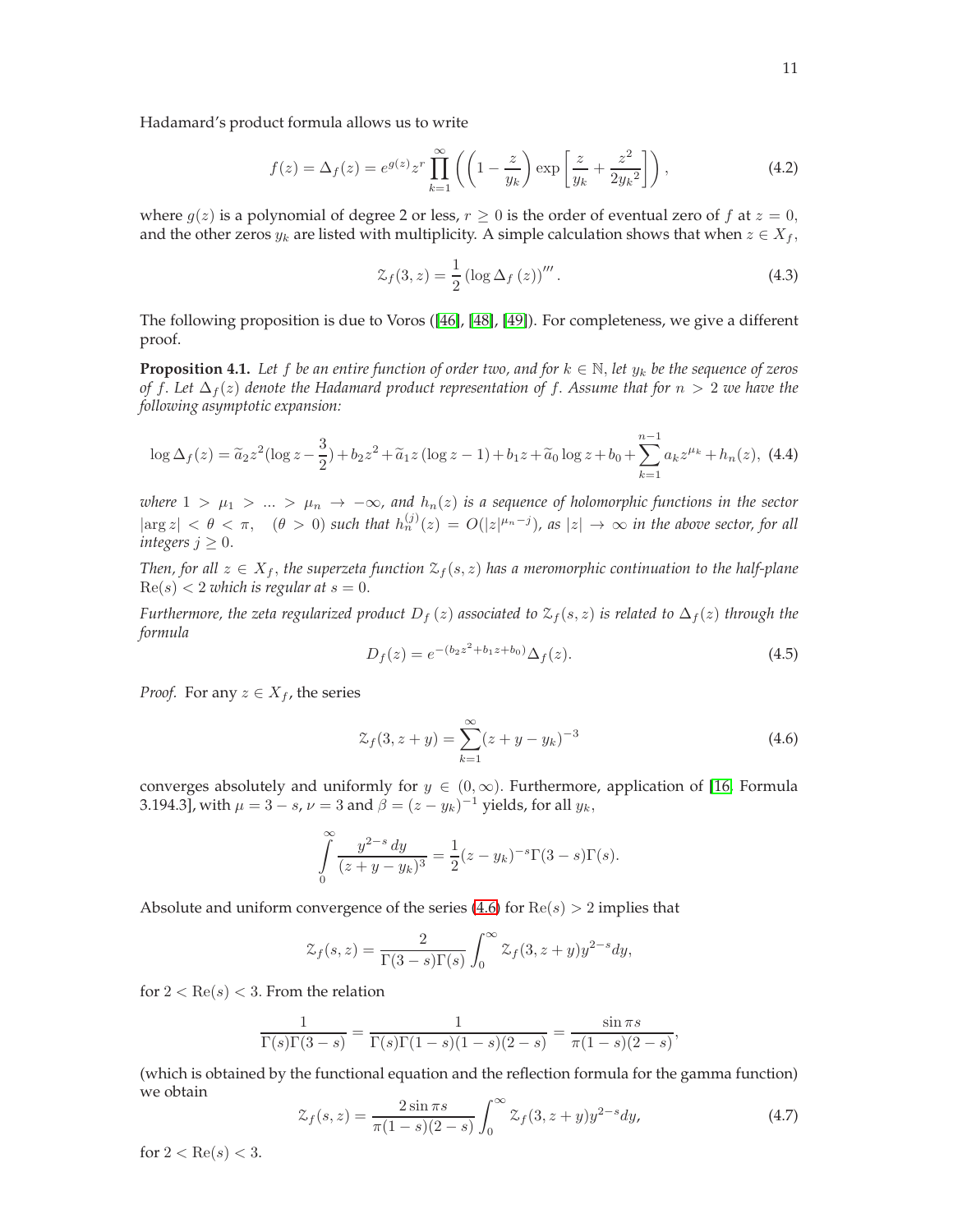Next, we use [\(4.7\)](#page-10-1) together with [\(4.4\)](#page-10-2) in order to get the meromorphic continuation of  $Z_f(s, z)$  to the half plane  $Re(s) < 3$ . We start with [\(4.3\)](#page-10-3) and differentiate Equation [\(4.4\)](#page-10-2) three times to get

$$
\mathcal{Z}_f(3, z+y) = \frac{\widetilde{a}_2}{(z+y)} - \frac{\widetilde{a}_1}{2(z+y)^2} + \frac{\widetilde{a}_0}{(z+y)^3} + \sum_{k=1}^{n-1} \frac{a_k \mu_k (\mu_k - 1)(\mu_k - 2)}{2(z+y)^{3-\mu_k}} + \frac{1}{2} h_n'''(z+y),
$$

for any  $n > 2$ .

Since  $\mu_k \searrow -\infty$ , for an arbitrary  $\mu < 0$  there exists  $k_0$  such that  $\mu_k \le \mu$  for all  $k \ge k_0$ , hence we may write

$$
\mathcal{Z}_f(3, z+y)y^3 = y^3 \left( \frac{\widetilde{a}_2}{(z+y)} - \frac{\widetilde{a}_1}{2(z+y)^2} + \frac{\widetilde{a}_0}{(z+y)^3} + \sum_{k=1}^{k_0-1} \frac{a_k \mu_k (\mu_k - 1)(\mu_k - 2)}{2(z+y)^{3-\mu_k}} \right) + g_\mu(z+y),
$$

where  $g_{\mu}(z+y) = \frac{1}{2}y^3 h_{k_0}^{\prime\prime\prime}(z+y)$ . Note that

<span id="page-11-1"></span><span id="page-11-0"></span> $g_{\mu}(z+y) = O(y^{\mu})$  as  $y \to \infty$ , and  $g_{\mu}(z+y) = O(y^3)$  as  $y \searrow 0$ . (4.8)

Application of [\[16,](#page-20-16) Formula 3.194.3] yields

$$
\int_0^\infty \mathcal{Z}_f(3, z + y) y^{2-s} dy = \tilde{a}_2 z^{2-s} \Gamma(3-s) \Gamma(s-2) - \frac{\tilde{a}_1}{2} z^{1-s} \Gamma(3-s) \Gamma(s-1) + \frac{\tilde{a}_0}{2} \Gamma(3-s) \Gamma(s) + \sum_{k=1}^{k_0-1} a_k \mu_k (\mu_k - 1) (\mu_k - 2) \frac{\Gamma(3-s) \Gamma(s-\mu_k)}{2 \Gamma(3-\mu_k)} z^{\mu_k - s} + \int_0^\infty g_\mu(z+y) y^{-s-1} dy. \tag{4.9}
$$

The integral on the right hand side of [\(4.9\)](#page-11-0) is the Mellin transform of the function  $g_{\mu}$ . By [\(4.8\)](#page-11-1) this integral represents a holomorphic function in s for all s in the half strip  $\mu < \text{Re}(s) < 3$ . The other terms on the right hand side of  $(4.9)$  are meromorphic in s, hence the right-hand side of  $(4.9)$ provides meromorphic continuation of integral  $\int_0^\infty Z_f(3, z + y)y^{2-s}dy$  from the strip  $2 < \text{Re}(s) <$ 3 to the strip  $\mu < \text{Re}(s) < 3$ . Since  $\mu < 0$  was chosen arbitrarily, we can let  $\mu \to -\infty$  and obtain the meromorphic continuation of this integral to the half plane  $Re(s) < 3$ .

Formula [\(4.9\)](#page-11-0), together with [\(4.7\)](#page-10-1), after multiplication with  $\frac{2}{\Gamma(s)\Gamma(3-s)}$ , now yields the following representation of  $\mathcal{Z}_f(s, z)$ , for an arbitrary, fixed  $z \in X_f$ , valid in the half plane  $\mu < \text{Re}(s) < 3$ :

$$
\mathcal{Z}_f(s,z) = \frac{2\tilde{a}_2}{(s-1)(s-2)}z^{2-s} - \frac{\tilde{a}_1}{(s-1)}z^{1-s} + \tilde{a}_0 z^{-s} - \sum_{k=1}^{k_0-1} a_k \frac{\Gamma(s-\mu_k)}{\Gamma(s)\Gamma(-\mu_k)}z^{\mu_k-s} + \frac{1}{\Gamma(s)\Gamma(3-s)}\int_0^\infty h_{k_0}'''(z+y)y^{2-s}dy. \tag{4.10}
$$

From the decay properties of  $h''_{k_0}(z+y)$ , it follows that  $\mathcal{Z}_f(s,z)$  is holomorphic at  $s=0$ . Furthermore since  $\frac{1}{\Gamma(s)}$  has a zero at  $s = 0$ , the derivative of the last term in [\(4.10\)](#page-11-2) is equal to

$$
\left(\frac{d}{ds}\frac{1}{\Gamma(s)}\bigg|_{s=0}\right)\frac{1}{\Gamma(3)}\int_0^\infty h_{k_0}'''(z+y)y^2dy = -\frac{1}{2}\int_0^\infty h_{k_0}'''(z+y)y^2dy = h_{k_0}(z),
$$

where the last equality is obtained from integration by parts two times, and using the decay of  $h_{k_0}(z + y)$  and its derivatives as  $y \to +\infty$ , for  $\mu_{k_0} < 0$ . Moreover, since

<span id="page-11-2"></span>
$$
\frac{d}{ds} \frac{\Gamma(s - \mu_k)}{\Gamma(s)} \bigg|_{s=0} = \lim_{s \to 0} \frac{\Gamma(s - \mu_k)}{\Gamma(s)} \cdot \frac{\Gamma'}{\Gamma}(s) = -\Gamma(-\mu_k),
$$

elementary computations yield

$$
-\frac{d}{ds}\mathcal{Z}_f(s,z)\Big|_{s=0} = \widetilde{a}_2 z^2 (\log z - \frac{3}{2}) + \widetilde{a}_1 z (\log z - 1) + \widetilde{a}_0 \log z + \sum_{k=1}^{k_0 - 1} a_k z^{\mu_k} + h_{k_0}(z),
$$

for *z* in the sector  $|\arg z| < \theta < \pi$ ,  $(\theta > 0)$ . Finally, [\(4.5\)](#page-10-4) follows from the uniqueness of analytic continuation. continuation.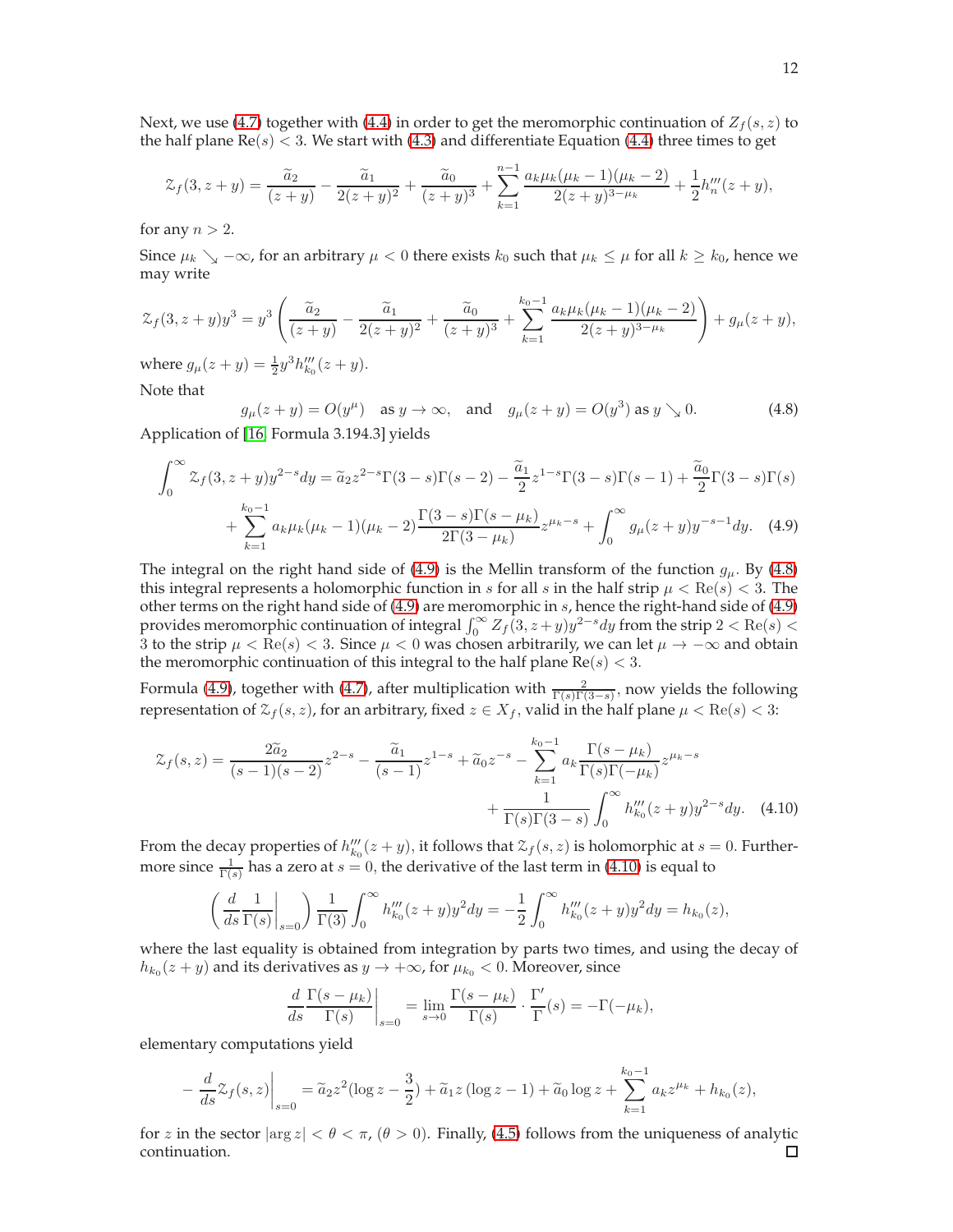# **5** Polar structure of superzeta functions associated to  $Z_+$  and  $Z_-$

Recall the definitions of  $Z_+, Z_-, G_1$ , and the null sets  $N(Z_{\pm}).$ 

Set  $X_{\pm} = X_{Z_{\pm}}$ , and for  $z \in X_{\pm}$ , denote by  $\zeta_B^{\pm}(s, z) := \mathcal{Z}_{Z_{\pm}}(s, z)$  the superzeta functions of  $Z_{\pm}$ .

In this section we prove that  $\zeta_B^{\pm}(s, z)$  has a meromorphic continuation to all  $s \in \mathbb{C}$ , with simple poles at  $s = 2$  and  $s = 1$ , and we determine the corresponding residues.

Let  $\mathcal{G}_1(s, z)$  be the superzeta function associated to the  $G_1(s)$ , defined for  $z \in X_{G_1} = \mathbb{C} \setminus \mathbb{R}^-,$  and  $Re(s) > 2$  by

<span id="page-12-0"></span>
$$
G_1(s,z) = \frac{\text{vol}(M)}{2\pi} \sum_{n=0}^{\infty} \frac{(2n+1)}{(z+n)^s} = \frac{\text{vol}(M)}{\pi} \left[ \zeta_H(s-1,z) - (z-1/2)\zeta_H(s,z) \right]. \tag{5.1}
$$

Equation [5.1](#page-12-0) and the meromorphic continuation of  $\zeta_H(s, z)$  immediately yield

<span id="page-12-3"></span>**Proposition 5.1.** *For for*  $z \in \mathbb{C} \setminus \mathbb{R}^-,$  *function*  $\mathcal{G}_1(s, z)$  *admits a meromorphic continuation (in the s variable)* to  $\mathbb C$  *with simple poles at*  $s = 2$  *and*  $s = 1$ *, with corresponding residues*  $\frac{\text{vol}(M)}{\pi}$  *and*  $-\frac{\text{vol}(M)}{2\pi}$  $rac{1(M)}{2\pi}(2z-$ 1)*, respectively.*

Recall the divisor of the Selberg zeta-function  $Z(s)$  in §[2.6](#page-5-4) and note that  $\{z \in \mathbb{C} \mid (z - w_k) \notin \mathbb{C}\}$  $\mathbb{R}^-$  for all  $w_k$ } =  $X_+$ , where  $w_k$  is a zero or a pole of  $Z(s)$ . Analogously, the set { $z \in \mathbb{C} \mid (z - y_k) \notin \mathbb{R}$  $\mathbb{R}^-$  for all  $y_k$ }, where  $y_k$  is a zero or a pole of  $ZH(s)$  is equal to  $X_-.$  The polar structure of the superzeta function  $\zeta_B^+(s,z)$  is given as follows:

<span id="page-12-4"></span>**Theorem 5.2.** *Fix*  $z \in X_+$ *. The superzeta function*  $\zeta_B^+(s, z)$  *has meromorphic continuation to all*  $s \in \mathbb{C}$ *, and satisfies*

<span id="page-12-2"></span>
$$
\zeta_B^+(s,z) = -\mathcal{G}_1(s,z) + c\zeta_H(s,z-\frac{1}{2}) + \frac{\sin \pi s}{\pi} \int_0^\infty \left(\frac{Z'}{Z}(z+y)\right) y^{-s} dy. \tag{5.2}
$$

Furthermore, the function  $\zeta_B^+(s,z)$  has two simple poles at  $s=1$  and  $s=2$  with corresponding residues  $\operatorname{vol}(M)$  $\frac{(M)}{\pi}(z-1/2)+c$  and  $-\frac{\text{vol}(M)}{\pi}$  $\frac{1}{\pi}$  respectively.

*Proof.* For  $z \in X_+$  and  $2 < \text{Re}(s) < 3$ , we apply Proposition [4.1](#page-10-5) and Equation [4.3](#page-10-3) to get

$$
\zeta_B^+(s, z) + \mathcal{G}_1(s, z) = \frac{2 \sin \pi s}{\pi (1 - s)(2 - s)} \int_0^\infty \left[ \zeta_B^+(3, z + y) + \mathcal{G}_1(3, z + y) \right] y^{2 - s} dy \tag{5.3}
$$

$$
= \frac{\sin \pi s}{\pi (1-s)(2-s)} \int_0^\infty \left( \log F (z+y) \right)''' y^{2-s} dy = \frac{\sin \pi s}{\pi (1-s)(2-s)} \int_0^\infty y^{2-s} d \left( \left( \log F (z+y) \right)'' \right),
$$

where we put  $F(x) = Z_+(x)G_1(x)$ , hence, according to §[2.8](#page-7-0)

<span id="page-12-1"></span>
$$
\log(F(x)) = \log Z(x) - \mathbf{c} \log \left( \Gamma(x - \frac{1}{2}) \right),\,
$$

and

$$
(\log F (z + y))'' = -c\psi'(z + y - 1/2) + \left(\frac{Z'(z + y)}{Z(z + y)}\right)'.
$$

For fixed  $z \in X_+$ , it follows from ([\(2.11\)](#page-6-1) and [\(2.1\)](#page-3-0)) that

$$
(\log F (z + y))'' = O\left(\frac{1}{y}\right), \text{ as } y \to \infty
$$

and

$$
(\log F (z + y))'' = O(1)
$$
, as  $y \searrow 0$ .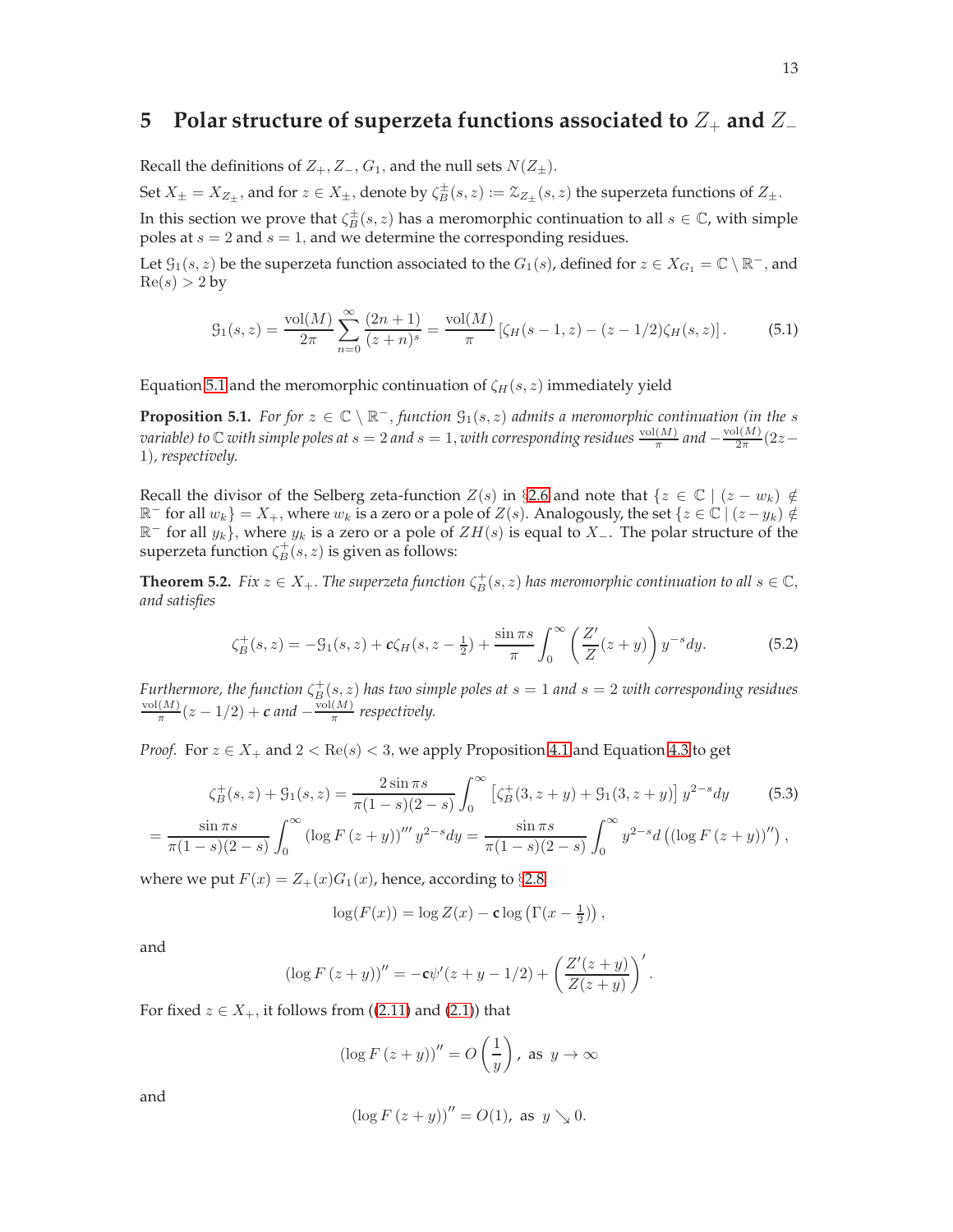Therefore, for  $1 < \text{Re}(s) < 2$  we may integrate by parts and obtain

$$
\frac{\sin \pi s}{\pi (1 - s)(2 - s)} \int_0^\infty y^{2 - s} d \left( (\log F (z + y))'' \right) =
$$
\n(5.4)

$$
-\frac{\sin \pi s}{\pi (1-s)} \int_0^\infty \left(\frac{Z'(z+y)}{Z(z+y)}\right)' y^{1-s} dy + \mathbf{c} \frac{\sin \pi s}{\pi (1-s)} \int_0^\infty \psi'(z+y-1/2) y^{1-s} dy = I_1(s,z) + I_2(s,z).
$$

First, we deal with  $I_1(s, z)$ . By [\(2.11\)](#page-6-1),  $\frac{Z'(z+y)}{Z(z+y)} = O(y^{-n})$ , for any positive integer n, as  $y \to \infty$ . Also,  $\frac{Z'(z+y)}{Z(z+y)} = O(1)$ , for fixed  $z \in X_+$ , as  $y \to 0$ . Hence we may apply integration by parts to the integral  $I_1(s, z)$  and obtain, for  $0 < \text{Re}(s) < 1$  and  $z \in X_+$ ,

$$
I_1(s,z) = -\frac{\sin \pi s}{\pi (1-s)} \int_0^\infty y^{1-s} d\left(\frac{Z'(z+y)}{Z(z+y)}\right) = \frac{\sin \pi s}{\pi} \int_0^\infty \frac{Z'(z+y)}{Z(z+y)} y^{-s} dy.
$$

The integral  $I_1(s, z)$ , for  $z \in X_+$  is actually a holomorphic function in the half plane Re(s) < 1. To see this, let  $\mu \leq 0$  be arbitrary. Since  $(\log Z(z + y))' = O(N(P_0)^{-\operatorname{Re}(z+y)/2})$ , as  $y \to +\infty$ , we have that  $(\log Z(z+y))' = O(y^{-2+\mu})$ , as  $y \to +\infty$ , where the implied constant may depend upon z and  $\mu$ . Hence,  $(\log Z(z + y))^t y^{-s} = O(y^{-2})$ , as  $y \to +\infty$ , for all s such that  $\mu < \text{Re}(s) \leq 0$ . Moreover, the bound  $\frac{Z'(z+y)}{Z(z+y)} = O(1)$ , for fixed  $z \in X_+$  implies that  $(\log Z(z+y))'y^{-s} = O(1)$ , as  $y \to 0$ , for all s in the half plane Re(s)  $\leq 0$ . This shows that for  $z \in X_+$  the integral  $I_1(s, z)$ is absolutely convergent in the strip  $\mu < \text{Re}(s) \leq 0$ , hence represents a holomorphic function for all s in that strip. Since  $\mu \leq 0$  was arbitrarily chosen, we have proved that  $I_1(s, z)$ , for  $z \in X_+$ , is holomorphic function in the half plane  $\text{Re}(s) \leq 0$ .

Next, we claim that  $I_1(s, z)$ , for  $z \in X_+$ , can be continued to the half-plane  $\text{Re}(s) > 0$  as an entire function. For  $z \in X_+$  and  $0 < \text{Re}(s) < 1$  we put

$$
\mathcal{I}_1(s,z) = \int_0^\infty \left(\frac{Z'}{Z}(z+y)\right) y^{-s} dy
$$

and show that for  $z \in X_+$  the integral  $\mathfrak{I}_1(s, z)$  can be meromorphically continued to the half-plane  $Re(s) > 0$  with simple poles at the points  $s = 1, 2, ...$  and corresponding residues

$$
\text{Res}_{s=n} \mathcal{I}_1(s, z) = -\frac{1}{(n-1)!} (\log Z(z))^{(n)}.
$$
\n(5.5)

Since the function  $\sin(\pi s)$  has simple zeros at points  $s = 1, 2, ...$  this would prove that  $I_1(s, z)$ , for  $z \in X_+$  is actually an entire function of *s*.

Let  $\mu > 0$  be arbitrary, put  $n = |\mu|$  to be the integer part of  $\mu$  and let  $\delta > 0$  (depending upon  $z \in X_+$  and  $\mu$ ) be such that for  $y \in (0, \delta)$  we have the Taylor series expansion

$$
(\log Z(z+y))' = \sum_{j=1}^{n} \frac{(\log Z(z))^{(j)}}{(j-1)!} y^{j-1} + R_1(z,y),
$$

where  $R_1(z, y) = O(y^n)$ , as  $y \to 0$ . Then, for  $0 < \text{Re}(s) < 1$  we may write

$$
\mathcal{I}_1(s,z) = \sum_{j=1}^n \frac{(\log Z(z))^{(j)}}{(j-1)!} \frac{\delta^{j-s}}{j-s} + \int_0^\delta R_1(z,y) y^{-s} dy + \int_\delta^\infty \left(\frac{Z'}{Z}(z+y)\right) y^{-s} dy.
$$

The bound on  $R_1(z, y)$  and the bound [\(2.11\)](#page-6-1) imply that the last two integrals are holomorphic functions of s for  $\text{Re}(s) \in (0, \mu)$ . The first sum is meromorphic in s, for  $\text{Re}(s) \in (0, \mu)$ , with simple poles at  $s = j$ ,  $j \in \{1, ..., n\}$  and residues equal to  $-(\log Z(z))^{(j)}/(j-1)!$ . Since  $\mu > 0$  is arbitrary, this proves the claim. Therefore, we have proved that  $I_1(s, z)$  is holomorphic function in the whole complex s−plane.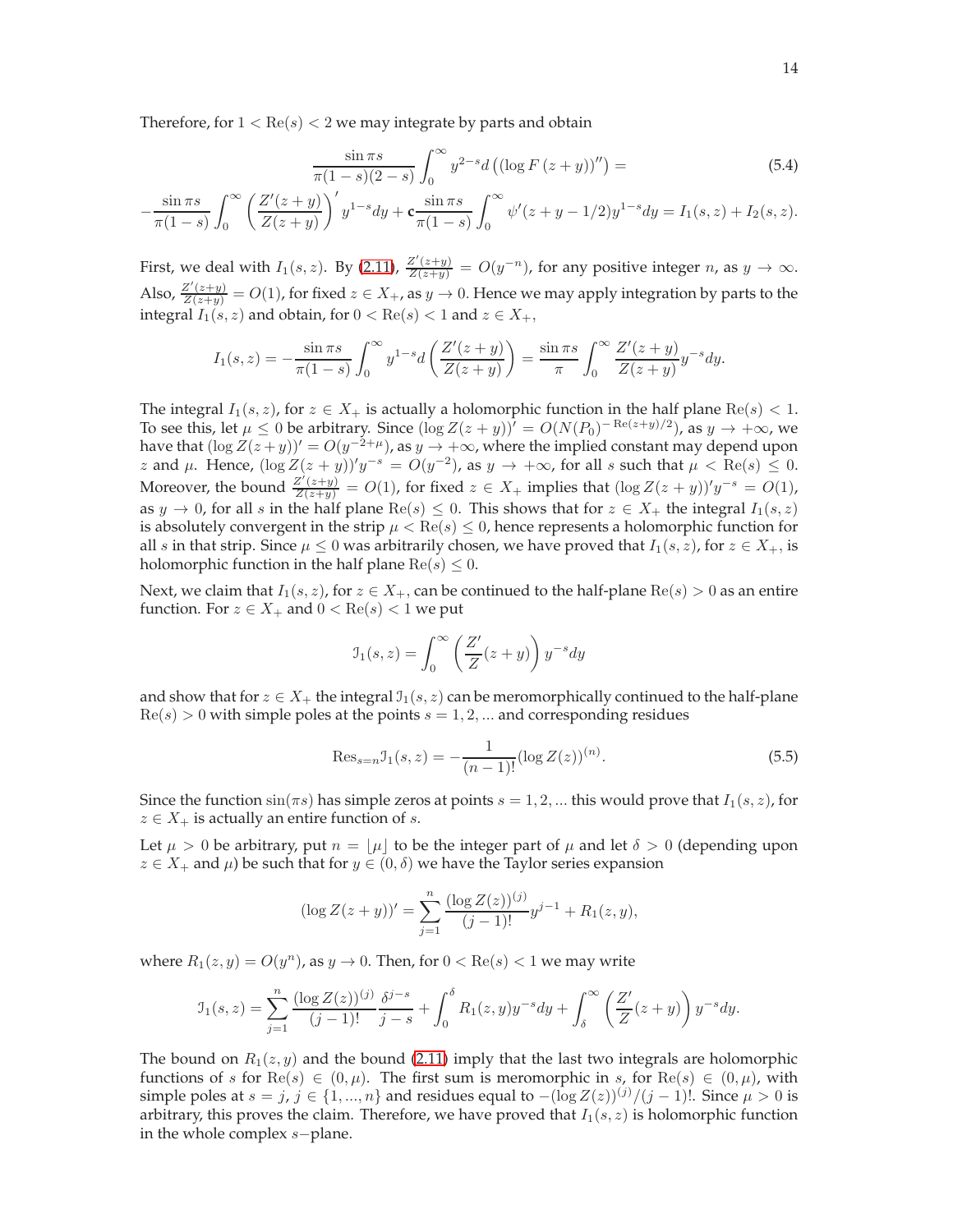In order to evaluate integral  $I_2(s,z)$  we use the fact that  $\psi'(w)=\zeta_H(2,w)$  and that, for  $1<\text{Re}(s)< 2$ 

$$
\sum_{k=0}^{\infty} \int_0^{\infty} \left| \frac{y^{1-s} dy}{(z + k - 1/2 + y)^2} \right| \ll \sum_{k=0}^{\infty} \frac{1}{|z + k - 1/2|^{Re(s)}} < \infty.
$$

For  $z - p \notin \mathbb{R}^-$ , and  $0 < \text{Re}(s) < 2$ , applying [\[16,](#page-20-16) Formula 3.194.3.] we get

$$
\int_0^\infty \frac{y^{1-s} dy}{(z+y-p)^2} = \int_0^\infty \frac{y^{s-1} dy}{(1+y(z-p))^2} = \frac{1}{(z-p)^s} \cdot \frac{\Gamma(s)\Gamma(2-s)}{\Gamma(2)} = \frac{(1-s)\Gamma(s)\Gamma(1-s)}{(z-p)^s} = \frac{\pi(1-s)}{\sin \pi s} \cdot \frac{1}{(z-p)^s},
$$

hence the dominated convergence theorem yields

$$
I_2(s,z) = \mathbf{c} \frac{\sin \pi s}{\pi (1-s)} \sum_{k=0}^{\infty} \int_0^{\infty} \frac{y^{1-s} dy}{(z+k-1/2+y)^2} = \mathbf{c} \sum_{k=0}^{\infty} \frac{1}{(z+k-1/2)^s} = \mathbf{c} \zeta_H(s, z-1/2).
$$

This, together with the representation [\(5.1\)](#page-12-0) of  $\mathcal{G}_1(s, z)$  and formula [\(5.3\)](#page-12-1) proves [\(5.2\)](#page-12-2) for  $z \in X_+$ . Moreover, for  $z \in X_+$ , the function  $I_2(s, z)$  is meromorphic in the whole s–plane, with a single simple pole at  $s = 1$ , with residue **c**, hence the function  $I_1(s, z) + I_2(s, z)$  is also meromorphic in the whole s−plane, with a single simple pole at s = 1, with residue **c**.

Combining this with Proposition [5.1](#page-12-3) completes the proof.

The polar structure of the superzeta function  $\zeta_B^-(s, z)$ , in the s-plane, for  $z \in X_-\$  is determined in the following theorem.

<span id="page-14-1"></span>**Theorem 5.3.** *For*  $z \in X_+$  *the superzeta function*  $\zeta_B^-(s, z)$  *can be represented as* 

<span id="page-14-0"></span>
$$
\zeta_B^-(s,z) = -\mathcal{G}_1(s,z) + c\zeta_H(s,z) + \frac{\sin \pi s}{\pi} \int_0^\infty \left( \frac{(ZH)'}{ZH}(z+y) \right) y^{-s} dy. \tag{5.6}
$$

*Moreover, the superzeta function*  $\zeta_B^-(s, z)$ *, for*  $z \in X_-,$  *is a meromorphic function in variable* s, with two *simple poles at*  $s = 1$  *and*  $s = 2$  *with corresponding residues*  $\frac{vol(M)}{\pi}(z - 1/2) + c$  *and*  $-\frac{vol(M)}{\pi}$  $\frac{(M)}{\pi}$ .

*Proof.* The proof is very similar to the proof of Theorem [5.2.](#page-12-4) We start with

$$
Z_{-}(s)G_{1}(s) = \pi^{c/2} \exp(c_{1}s + c_{2})\Gamma(s)^{-c}(ZH)(s),
$$
\n(5.7)

where the left-hand side of the equation is entire function of order two. Proceeding analogously as above, for  $2 < \text{Re}(s) < 3$  we get

$$
\zeta_B^-(s, z) + \mathcal{G}_1(s, z) = \frac{2 \sin \pi s}{\pi (1 - s)(2 - s)} \int_0^\infty \left[ \zeta_B^-(3, z + y) + \mathcal{G}_1(3, z + y) \right] y^{2 - s} dy
$$
  
= 
$$
\frac{\sin \pi s}{\pi (1 - s)(2 - s)} \int_0^\infty y^{2 - s} d \left( (\log T (z + y))'' \right),
$$

where

$$
(\log T (z + y))'' = -\mathbf{c}\psi'(z + y) + \left(\frac{(ZH)'(z + y)}{ZH(z + y)}\right)'.
$$

Bounds [\(2.9\)](#page-5-5) and [\(2.11\)](#page-6-1) imply that, for an arbitrary  $\mu > 0$ , positive integer k and  $z \in X_-\,$  we have

$$
\frac{d^k}{dy^k}(\log(ZH)(z+y)) = O(y^{-\mu}), \text{ as } y \to +\infty,
$$

 $\Box$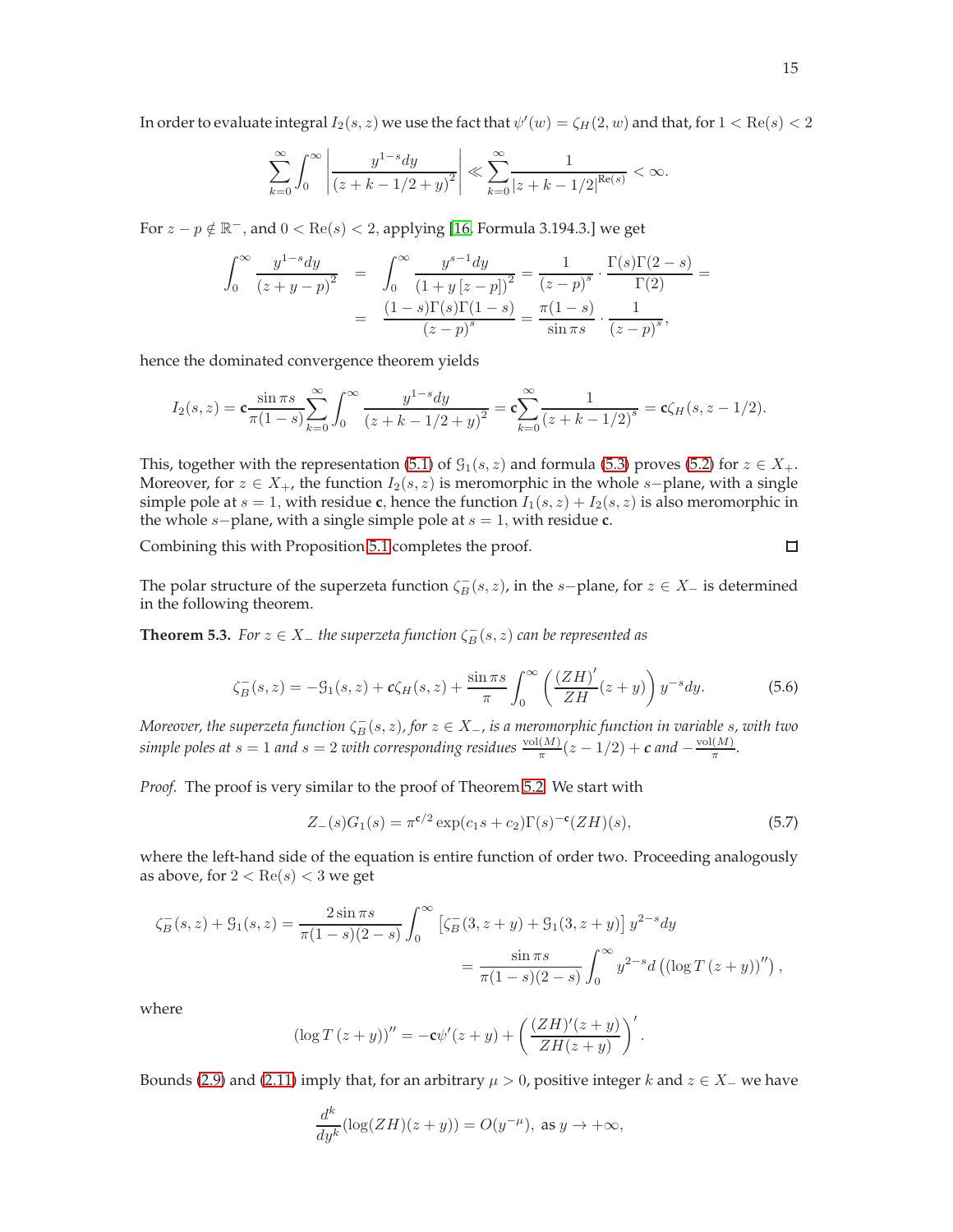where the implied constant depends upon  $z$  and  $k$ . Moreover, from the series representation of  $Z(s)$  and  $H(s)$  it is evident that  $(\log(ZH)(z+y))' = O(1)$ , as  $y \to 0$ .

Therefore, repeating the steps of the proof presented above we deduce that [\(5.6\)](#page-14-0) holds true and that the superzeta function  $\zeta_B^-(s, z)$ , for  $z \in X_+$ , possesses meromorphic continuation to the whole complex *s*-plane with simple poles at *s* = 1 and *s* = 2 with residues  $\frac{\text{vol}(M)}{\pi}(z - 1/2) + \mathbf{c}$ and  $-\frac{\text{vol}(M)}{\pi}$  $\frac{\binom{M}{M}}{\pi}$ , respectively.

6 Regularized determinant of the Lax-Phillips operator 
$$
B
$$

After identifying the polar structure of the zeta functions  $\zeta_B^\pm$ , we are in position to state and prove our main results.

First, we express the complete zeta function  $Z_{+}(z)$  as a regularized determinant of the operator  $zI - (\frac{1}{2}I + B)$ , modulo the factor of the form  $\exp(\alpha_1 z + \beta_1)$ , where  $\alpha_1 = \text{vol}(M) \log(2\pi)/\pi$  and  $\beta_1 = \frac{\text{vol}(M)}{4\pi}$  $\frac{d(M)}{4\pi}(4\zeta'(-1) - \log(2\pi)) + \frac{c}{2}\log(2\pi)$  and obtain an analogous expression for the complete zeta function  $Z_-(z)$ , see Theorem 6.2. below.

Moreover, we prove that the scattering determinant  $\phi(z)$  is equal to the product of  $\exp(c_1z + c_2 + c_3)$  $\frac{c}{2}$  log  $\pi$ ) and the quotient of regularized determinants of operators  $zI-(\frac{1}{2}I-B)$  and  $zI-(\frac{1}{2}I+B)$ .

Then, we define the higher depth regularized determinant, i.e. the regularized determinant of depth  $r \in \{1, 2, ...\}$  and show that the determinant of depth  $r$  of the operator  $zI - (\frac{1}{2}I + B)$  can be expressed as a product of the Selberg zeta function of order  $r$  and the Milnor gamma functions of depth r, see Theorem 6.4. below.

Finally, we express  $Z'(1)$  in terms of the (suitably normalized) regularized determinant of  $\frac{1}{2}I - B$ .

### **6.1 Regularized product associated to**  $G_1$ ,  $Z_+$ , and  $Z_-$

A simple application of Proposition [4.1](#page-10-5) yields expressions for regularized products associated to  $G_1$ ,  $Z_+$ , and  $Z_-$ . We start with  $\mathcal{G}_1(s, z)$ , which is regular at  $s = 0$ , hence we have the following proposition.

**Proposition 6.1.** *For all*  $z \in \mathbb{C} \setminus (-\infty, 0]$ *, the zeta regularized product of*  $\mathcal{G}_1(s, z)$  *is given by* 

$$
D_{G_1}(z) = \exp\left(-\frac{\text{vol}(M)}{2\pi} \left[2z\log(2\pi) + (2\zeta'(-1) - \log(\sqrt{2\pi}))\right]\right) G_1(z).
$$

*Proof.* From [\(2.4\)](#page-4-0) we get

$$
\log G_1(z) = \frac{\text{vol}(M)}{2\pi} (z \log(2\pi) + 2 \log G(z+1) - \log \Gamma(z)),
$$

upon applying [\(2.3\)](#page-4-1) [\(2.1\)](#page-3-0), (and  $\zeta'(0) = -\frac{1}{2} \log(2\pi)$ ), and after a straightforward computation we obtain

$$
\log G_1(z) = \frac{\text{vol}(M)}{2\pi} \left[ z^2 (\log z - \frac{3}{2}) - z (\log z - 1) + (2 \log(2\pi)) z + \frac{1}{3} \log z - (\frac{1}{2} \log(2\pi) - 2\zeta'(-1)) \right] + \sum_{j=1}^{m-1} \frac{c_j}{z^j} + h_m(z),
$$

where  $c_i$  and  $h_m(z)$  can be explicitly determined from [\(2.3\)](#page-4-1) and [\(2.1\)](#page-3-0) as  $\text{Re}(z) \to \infty$  in the sector  $|\arg z| < \frac{\pi}{2} - \delta$ , where  $\delta > 0$ . Applying Proposition [4.1](#page-10-5) with

$$
\tilde{a_2} = \frac{\text{vol}(M)}{2\pi}, b_2 = 0, \tilde{a_1} = -\frac{\text{vol}(M)}{2\pi}, b_1 = \frac{\text{vol}(M)}{\pi} \log(2\pi), \tilde{a_0} = \frac{\text{vol}(M)}{6\pi}, b_0 = \frac{\text{vol}(M)}{2\pi} (2\zeta'(-1) - \log(\sqrt{2\pi}))
$$

 $\Box$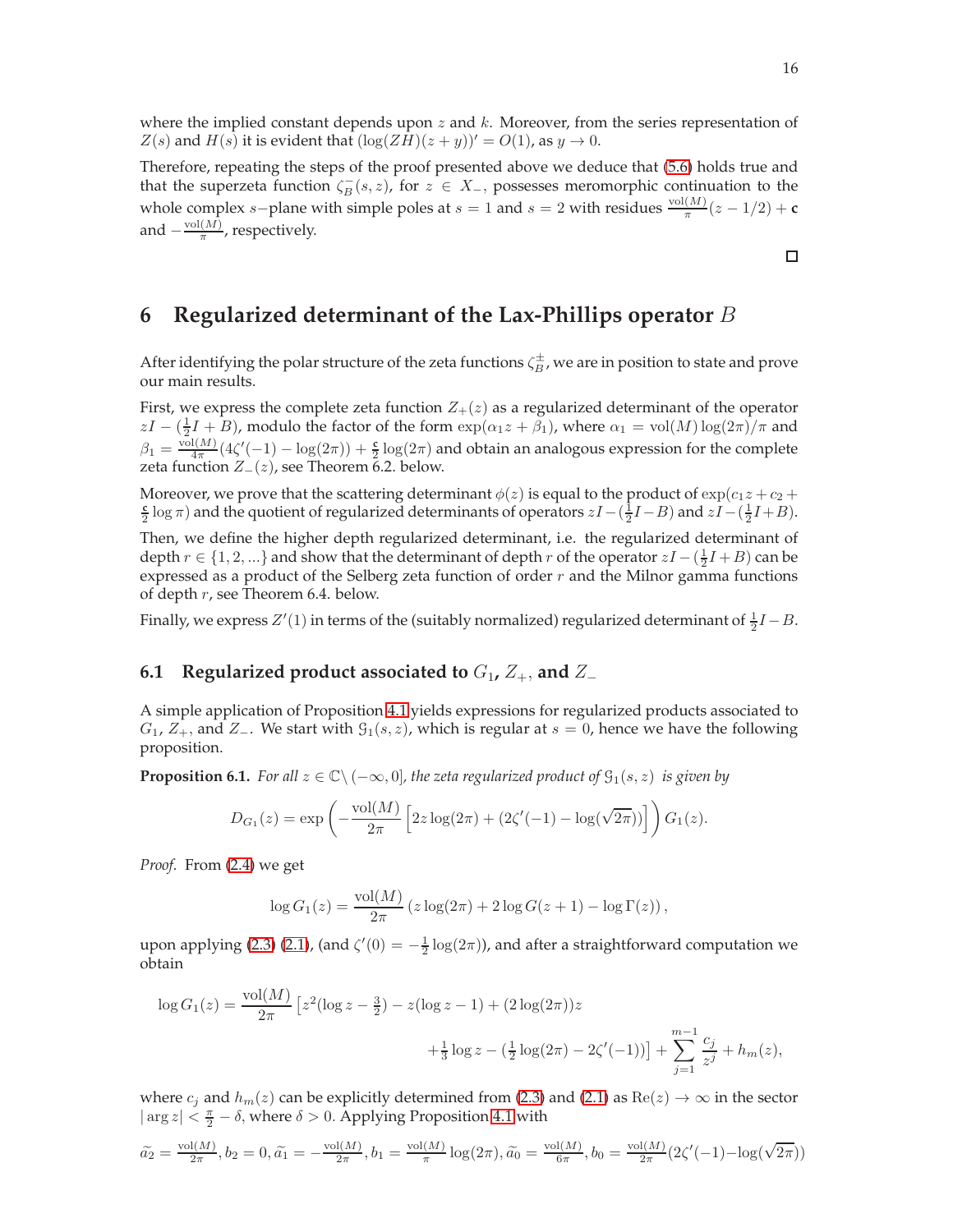we obtain

$$
\exp\left(-\frac{d}{ds}\mathcal{G}_1(s,z)\Big|_{s=0}\right) = \exp\left(-\frac{\text{vol}(M)}{2\pi}\left[2z\log(2\pi) + (2\zeta'(-1) - \log(\sqrt{2\pi}))\right]\right)G_1(z) \quad (6.1)
$$

Recall that Spec  $(\frac{1}{2}I + B) = N(Z_+)$  and Spec  $(\frac{1}{2}I - B) = N(Z_-)$ , hence Spec  $(zI - (\frac{1}{2}I + B)) =$  $\{z - y_k \mid y_k \in N(Z_+) \}$  and Spec  $\left( zI - \left( \frac{1}{2}I - B \right) \right) = \{ z - y_k \mid y_k \in N(Z_-) \}.$ 

Therefore, for  $z \in X_\pm$  we define

$$
\det\left( zI - \left(\frac{1}{2}I + B\right) \right) = D_{Z_+}(z) = \exp\left( -\frac{d}{ds} \zeta_B^+(s, z) \Big|_{s=0} \right),
$$

respectively

$$
\det\left(zI - \left(\frac{1}{2}I - B\right)\right) = D_{Z_{-}}(z) = \exp\left(-\frac{d}{ds}\zeta_{B}^{-}(s, z)\bigg|_{s=0}\right).
$$

Our main result is

<span id="page-16-0"></span>**Theorem 6.2.** *For*  $z \in X_{\pm}$ *, the regularized product of*  $Z_{\pm}(z)$  *is given by* 

<span id="page-16-1"></span>
$$
\det\left(zI - \left(\frac{1}{2}I \pm B\right)\right) = \exp\left(-\frac{d}{ds}\zeta_B^{\pm}(s,z)\Big|_{s=0}\right) = \Upsilon_{\pm}(z)Z_{\pm}(z),\tag{6.2}
$$

*where*

$$
\Upsilon_{+}(z) = \exp \left[ \frac{\text{vol}(M)}{2\pi} \left( 2z \log(2\pi) + 2\zeta'(-1) - \frac{1}{2} \log(2\pi) + \frac{c\pi}{\text{vol}(M)} \log(2\pi) \right) \right],
$$

*and*

$$
\Upsilon_{-}(z) = \exp \left[ \left( \frac{\text{vol}(M)}{\pi} \log(2\pi) - c_1 \right) z + \frac{\text{vol}(M)}{2\pi} (2\zeta'(-1) - \log(\sqrt{2\pi})) - c_2 + \frac{c}{2} \log 2 \right].
$$

*Moreover, for*  $z \in X_+ \cap X_-$ 

<span id="page-16-2"></span>
$$
\phi(z) = (\pi)^{\frac{c}{2}} e^{c_1 z + c_2} \frac{\det(zI - (\frac{1}{2}I - B))}{\det(zI - (\frac{1}{2}I + B))}.
$$
\n(6.3)

*Proof.* As  $z \to \infty$ , in  $\text{Re}(z) > 0$ , upon applying [\(2.3\)](#page-4-1) [\(2.1\)](#page-3-0) we get

$$
\log Z_{+}(z) = \log Z(z) - \log G_{1}(z) - \mathbf{c} \log \Gamma(z - \frac{1}{2}) = \log Z(z) -
$$
  
 
$$
- \frac{\text{vol}(M)}{2\pi} \left[ z^{2} (\log z - \frac{3}{2}) - z (\log z - 1) + 2z \log(2\pi) + \frac{1}{3} \log z - (\frac{1}{2} \log(2\pi) - 2\zeta'(-1)) \right]
$$
  
 
$$
- \mathbf{c} \left( \frac{1}{2} \log(2\pi) + (z - 1) \log z - z \right) + \sum_{j=1}^{m-1} \frac{c_{j}}{z^{j}} + h_{m}(z), \quad (6.4)
$$

where the  $c_j$  and  $h_m(z)$  can be calculated explicitly (with the help of Legendre's duplication formula). By [\(2.11\)](#page-6-1),  $\log Z(z)$  and its derivatives are of rapid decay, so it can be grouped with the last terms on the right.

Applying Proposition [4.1](#page-10-5) with

$$
\begin{aligned}\n\widetilde{a_2} &= \frac{-\text{vol}(M)}{2\pi}, \quad b_2 = 0, \quad \widetilde{a_1} = \frac{\text{vol}(M)}{2\pi} - \mathbf{c}, \quad b_1 = \frac{-\text{vol}(M)}{\pi} \log(2\pi), \\
\widetilde{a_0} &= \frac{-\text{vol}(M)}{6\pi} + \mathbf{c}, \quad b_0 = \frac{\text{vol}(M)}{2\pi} \left( \log(\sqrt{2\pi}) - 2\zeta'(-1) \right) - \frac{\mathbf{c}}{2} \log(2\pi),\n\end{aligned}
$$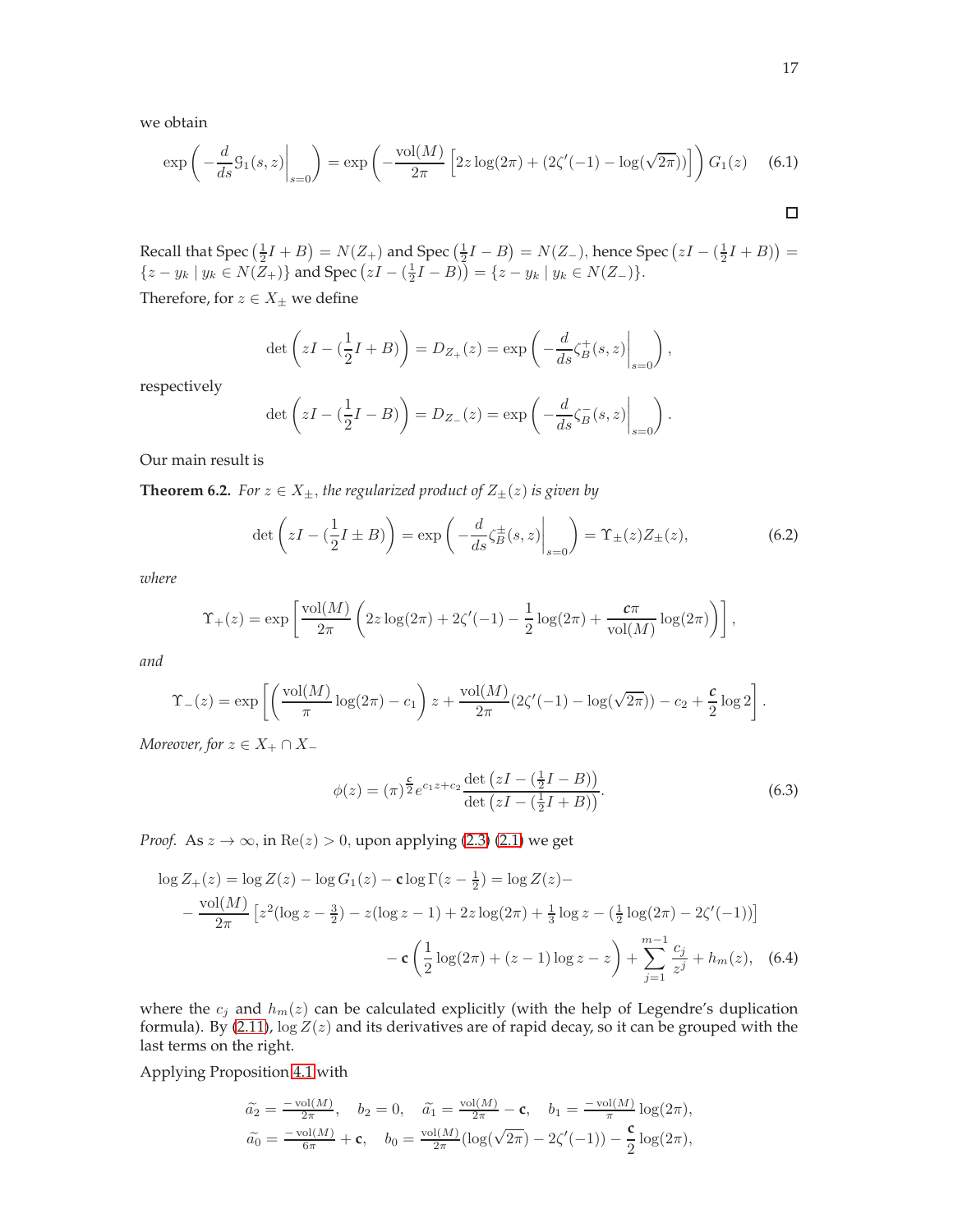gives us the first part of [\(6.2\)](#page-16-1).

Next, to study  $\zeta_B^-$ , recall that  $Z_-=\phi Z_+$ . By [\(2.7\)](#page-5-6), [\(2.9\)](#page-5-5) and expansion

$$
\log L(z) = \frac{\mathbf{c}}{2} \log \pi + c_1 z + c_2 + \mathbf{c} \log \Gamma(z - \frac{1}{2}) - \mathbf{c} \log \Gamma(z),
$$

we have, as  $z \to \infty$ , in  $\text{Re}(z) > 0$ ,

$$
\log Z_{-}(z) = \log Z(z) - \log G_{1}(z) - \mathbf{c} \log \Gamma(z) + \frac{\mathbf{c}}{2} \log \pi + c_{1}z + c_{2} + \log H(z)
$$
  

$$
= -\frac{\text{vol}(M)}{2\pi} \left[ z^{2} (\log z - \frac{3}{2}) - z (\log z - 1) + 2z \log(2\pi) + \frac{1}{3} \log z - (\frac{1}{2} \log(2\pi) - 2\zeta'(-1)) \right] - \mathbf{c} \left( \frac{1}{2} \log(2\pi) + (z - \frac{1}{2}) \log z - z \right)
$$
  

$$
+ \frac{\mathbf{c}}{2} \log \pi + c_{1}z + c_{2} + \log Z(z) + \log H(z) + \sum_{j=1}^{m-1} \frac{c_{j}}{z^{j}} + h_{m}(z) \quad (6.5)
$$

Note that we can group  $\log Z(z) + \log H(z)$  with the rapidly decaying remainder terms in [\(6.5\)](#page-17-0). Applying Proposition [4.1](#page-10-5) with

$$
\begin{aligned}\n\tilde{a}_2 &= -\frac{\text{vol}(M)}{2\pi}, \quad b_2 = 0, \quad \tilde{a}_1 = \frac{\text{vol}(M)}{2\pi} - \mathbf{c}, \quad b_1 = -\frac{\text{vol}(M)}{2\pi} \cdot 2\log(2\pi) + c_1, \\
\tilde{a}_0 &= -\frac{\text{vol}(M)}{6\pi} + \frac{\mathbf{c}}{2}, \quad b_0 = -\frac{\text{vol}(M)}{2\pi} \left(2\zeta'(-1) - \log(\sqrt{2\pi})\right) + c_2 - \frac{\mathbf{c}}{2}\log 2\n\end{aligned}
$$

gives us the second part of [\(6.2\)](#page-16-1).

It is left to prove [\(6.3\)](#page-16-2). It follows after a straightforward computation from the relation  $\phi(z)$  =  $Z_-(z)/Z_+(z)$  combined with [\(6.2\)](#page-16-1).

**Remark 6.3.** Equation [\(6.3\)](#page-16-2) shows that the scattering determinant, modulo a certain multiplication factor, is equal to a regularized determinant of the operator  $(B + (z - \frac{1}{2}) I) (R_{(z-\frac{1}{2})}(B))$ , for  $z \in X_+ \cap X_-,$  where  $R_\lambda(B)$  denotes the resolvent of the operator B. This result is reminiscent of  $[14,$  Theorem 1], once we recall that  $B$  is the infinitesimal generator of the one-parameter family  $\mathbf{Z}(t)$ . Namely, the right hand side represents the quotient of regularized determinants of operators with infinitely many eigenvalues, while the left hand side is a determinant of a matrix operator.

**Remark 6.4.** Since the Selberg zeta function  $Z(s)$  possesses a non-trivial, simple zero at  $s = 1$ , it is obvious that  $z = 1/2 \notin X_+$ . However, inserting formally  $z = 1/2$  into equation [\(6.3\)](#page-16-2) and recalling the fact that  $\exp(c_1/2 + c_2) = d(1)/g_1$ , we conclude that equation [\(6.3\)](#page-16-2) suggests that  $\phi(1/2) = (-1)^{\mathbf{c}} \text{sgn}(d(1))$ , where  $\text{sgn}(a)$  denotes the sign of a real, nonzero number a.

### **6.2 Higher-depth Determinants**

By Theorems [5.2](#page-12-4) and [5.3](#page-14-1) functions  $\zeta_B^+(s, z)$  and  $\zeta_B^-(s, z)$  are holomorphic at  $s = 0, -1, -2, ...,$ hence it is possible to define higher-depth determinants of the operators  $(zI - (\frac{1}{2}I + B))$  and  $(zI - (\frac{1}{2}I - B))$ , as in [\[27\]](#page-21-16).

The determinant of the depth r (where  $r = 1, 2, ...$ ) is defined for  $z \in X_{\pm}$  as

<span id="page-17-1"></span>
$$
\det_r\left(zI - \left(\frac{1}{2}I + B\right)\right) = \exp\left(-\frac{d}{ds}\zeta_B^+(s,z)\Big|_{s=1-r}\right) \tag{6.6}
$$

and

$$
\det_r \left( zI - \left( \frac{1}{2}I - B \right) \right) = \exp \left( -\frac{d}{ds} \zeta_B^-(s, z) \Big|_{s=1-r} \right),
$$

<span id="page-17-0"></span> $\Box$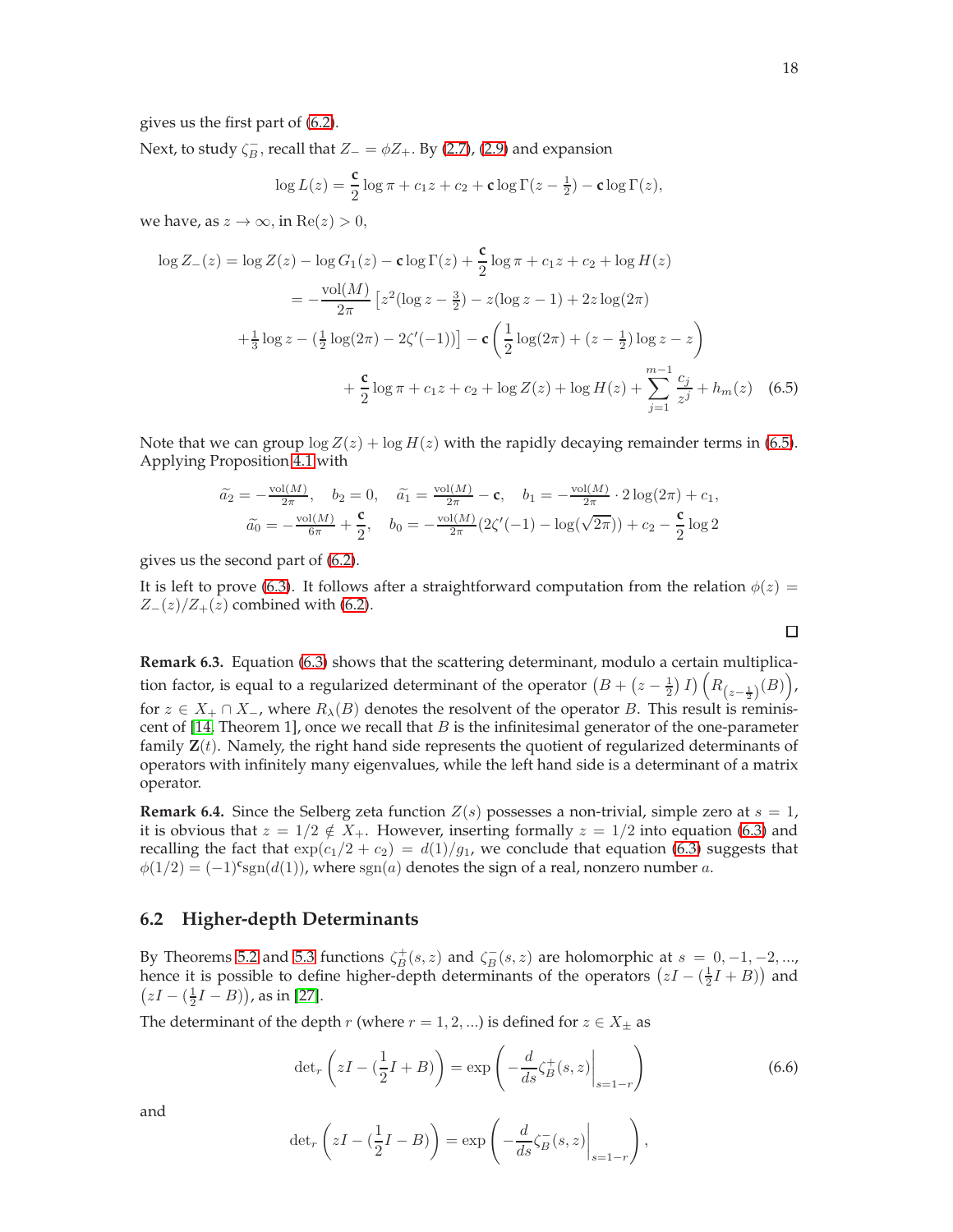respectively. When  $r = 1$ , we obtain the classical (zeta) regularized determinant.

The higher depth determinants of the operator  $(zI - (\frac{1}{2}I + B))$  can be expressed in terms of the Selberg zeta function  $Z^{(r)}(s)$  of order  $r \geq 1$  and the Milnor gamma function of depth r, which is defined as

$$
\Gamma_r(z) := \exp\left(\left.\frac{\partial}{\partial w}\zeta_H(w,z)\right|_{w=1-r}\right).
$$

We have the following theorem

**Theorem 6.5.** *For*  $z \in X_+$ *, and*  $r \in \mathbb{N}$  *one has* 

$$
\det_r\left(zI - \left(\frac{1}{2}I + B\right)\right) = \Gamma_r(z - \frac{1}{2})^{-c} \left[Z^{(r)}(z)\right]^{\left[(-1)^{r-1}(r-1)!\right]} \left(\frac{\Gamma_{r+1}(z)}{\Gamma_r(z)^{\left(z - \frac{1}{2}\right)}}\right)^{\frac{\text{vol}(M)}{\pi}}.
$$

*Proof.* From Theorem [5.2,](#page-12-4) for  $z \in X_+$  one has

$$
\zeta_B^+(s, z) = -\frac{\text{vol}(M)}{\pi} [\zeta_H(s - 1, z) - (z - 1/2)\zeta_H(s, z)] + \mathbf{c}\zeta_H(s, z - 1/2) + \n+ \frac{\sin \pi s}{\pi} \int_0^\infty \left( \frac{Z'}{Z}(z + y) \right) y^{-s} dy
$$

The right hand side is holomorphic, at  $s = 0, -1, -2, \dots$ 

Differentiating the above equation with respect to the variable s, inserting the value  $s = 1 - r$ , where  $r \in \mathbb{N}$  and having in mind the definition of the Milnor gamma function of depth r we get

<span id="page-18-0"></span>
$$
\frac{d}{ds}\zeta_B^+(s,z)\Big|_{s=1-r} = -\frac{\text{vol}(M)}{\pi} \left[ \log \Gamma_{r+1}(z) - (z - \frac{1}{2}) \log \Gamma_r(z) \right] + \mathbf{c} \log \Gamma_r(z - \frac{1}{2}) + (6.7) + (-1)^{r-1} \int_0^\infty \left( \frac{Z'}{Z}(z+y) \right) y^{r-1} dy
$$

for  $z \in X_+$ .

Assume for the moment that  $Re(z) > 1$ . Then, for  $y \ge 0$ 

$$
\frac{Z'}{Z}(z+y) = \sum_{P \in H(\Gamma)} \frac{\Lambda(P)}{N(P)^{z+y}}.
$$

The absolute and uniform convergence of the above sum for  $\text{Re}(z) > 1$  and  $y \ge 0$  imply that, for  $r \in \mathbb{N}$ 

$$
\int_0^\infty \left(\frac{Z'}{Z}(z+y)\right) y^{r-1} dy = \sum_{P \in H(\Gamma)} \frac{\Lambda(P)}{N(P)^z} \int_0^\infty y^{r-1} \exp(-y \log N(P)) dy =
$$
  
=  $(r-1)! \sum_{P \in H(\Gamma)} \frac{\Lambda(P)}{N(P)^z (\log N(P))^r}.$ 

Equation [\(6.7\)](#page-18-0), together with the above relation yield the formula

$$
-\frac{d}{ds}\zeta_B^+(s,z)\Big|_{s=1-r} = \frac{\text{vol}(M)}{\pi}\log\left(\frac{\Gamma_{r+1}(z)}{\Gamma_r(z)^{(z-\frac{1}{2})}}\right) - \mathbf{c}\log\Gamma_r(z-\frac{1}{2}) ++(-1)^{r-1}(r-1)! \cdot \log Z^{(r)}(z),
$$

for  $Re(z) > 1$ . The statement of theorem follows by [\(6.6\)](#page-17-1) and uniqueness of meromorphic continuation. $\Box$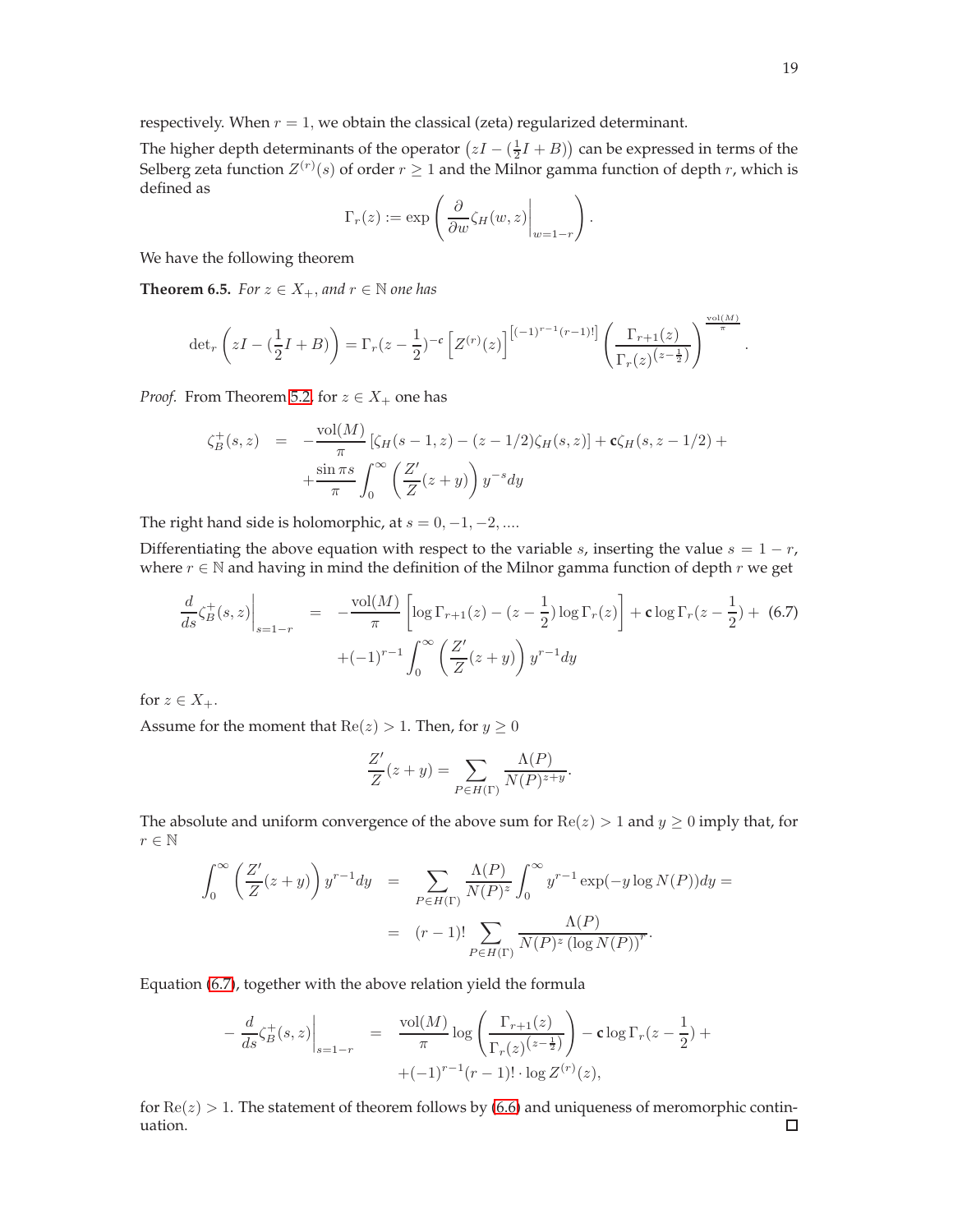# **6.3 An expression for** Z ′ (1) **as a regularized determinant**

Recall that for  $z \in X_+$  we have

$$
\det\left( zI - \left(\frac{1}{2}I + B\right) \right) = D_{Z_+}(z) = \exp\left( -\frac{d}{ds} \zeta_B^+(s, z) \Big|_{s=0} \right).
$$

The above regularized product is not well defined at  $z = 1$ , since  $z = 1$  corresponds to the constant eigenfunction ( $\lambda = 0$ ) of  $\Delta$  of multiplicity one, hence it does not belong to  $X_+$ . Therefore, for  $Re(s) > 2$  we define

$$
(\zeta_B^+)^*(s, z) = \zeta_B^+(s, z) - (z - 1)^{-s} = \sum_{\eta \in N(Z_+) \setminus \{1\}} \frac{1}{(z - \eta)^s}.
$$

Meromorphic continuation of  $(\zeta_B^+)^*(s, z)$  for  $z \in X_+ \cup \{1\}$  to the whole s-plane is immediate consequence of Theorem [5.2](#page-12-4) which implies that  $(\zeta_B^+)^*(s, z)$  is holomorphic at  $s = 0$ . Moreover,

$$
-\frac{d}{ds}(\zeta_B^+)^*(s,z) = -\frac{d}{ds}\zeta_B^+(s,z) - \frac{\log(z-1)}{(z-1)^s},
$$

hence

<span id="page-19-1"></span>
$$
\det^* \left( I - \left( \frac{1}{2} I + B \right) \right) = \lim_{z \to 1} \exp \left( - \frac{d}{ds} (\zeta_B^+)^* (s, z) \Big|_{s=0} \right) = \lim_{z \to 1} \frac{1}{z - 1} D_{Z_+}(z), \tag{6.8}
$$

We give a direct proof of the following:

<span id="page-19-0"></span>**Theorem 6.6.**

$$
\det^* \left( -B + \frac{1}{2}I \right) = 2^{\frac{2}{2}} \exp \left[ \frac{\text{vol}(M)}{2\pi} \left( 2\zeta'(-1) + \frac{3}{2} \log(2\pi) \right) \right] Z'(1).
$$

*Proof.* From [\(6.8\)](#page-19-1) and Theorem [6.2](#page-16-0) it follows that

$$
\det^* \left( \frac{1}{2}I - B \right) = \exp \left[ \frac{\text{vol}(M)}{2\pi} \left( 2\log(2\pi) + 2\zeta'(-1) - \frac{1}{2}\log(2\pi) + \frac{\mathbf{c}\pi}{\text{vol}(M)} \log(2\pi) \right) \right] \cdot \lim_{z \to 1} \frac{Z_+(z)}{z - 1}
$$

$$
= \exp \left[ \frac{\text{vol}(M)}{2\pi} \left( \frac{3}{2}\log(2\pi) + 2\zeta'(-1) + \frac{\mathbf{c}\pi}{\text{vol}(M)} \log(2\pi) \right) \right] \frac{Z'(1)}{G_1(1)(\Gamma(1/2))^\mathbf{c}} =
$$

$$
= 2^{\frac{\mathbf{c}}{2}} \exp \left[ \frac{\text{vol}(M)}{2\pi} \left( 2\zeta'(-1) + \frac{3}{2}\log(2\pi) \right) \right] Z'(1).
$$

**Remark 6.7.** The above corollary may be viewed as a generalization of the result of [\[43,](#page-21-15) Corollary 1], for the determinant  $D_0$  to the case of the non-compact, finite volume Riemann surface with cusps. Here, the role of the Laplacian is played by the operator  $-B + \frac{1}{2}I$ . In the case when **c** = 0, the spectrum of  $-B + \frac{1}{2}I$  consists of points  $s = \frac{1}{2} + ir_n$ ,  $s = \frac{1}{2} - ir_n$ ,  $r_n \neq 0$ , with multiplicities  $m(\lambda_n)$  and the point  $s = \frac{1}{2}$  with multiplicity  $2d_{1/4}$ . Therefore, formally speaking

$$
\prod_{\lambda_n \neq 0} \left( \frac{1}{2} + ir_n \right) \left( \frac{1}{2} - ir_n \right) = \prod_{\lambda_n \neq 0} \lambda_n = \det'(\Delta_0),
$$

in the notation of Sarnak. For  $c = 0$ , Corollary 3 may be viewed as the statement

$$
\det'(\Delta_0) = \exp\left[\frac{\text{vol}(M)}{2\pi} \left(2\zeta'(-1) + \frac{3}{2}\log(2\pi)\right)\right] Z'(1).
$$

This agrees with [\[43\]](#page-21-15), the only difference being a constant term  $\exp(-\frac{\text{vol}(M)}{8\pi})$  $\frac{I(M)}{8\pi}$ ). It appears due to a different scaling parameter we use. Namely, in [\[43,](#page-21-15) Theorem 1], parameter is a (natural for the trace formula setting) parameter  $s(s-1)$ , while we use s instead. This yields to a slightly different asymptotic expansion at infinity and produces a slightly different renormalization constant.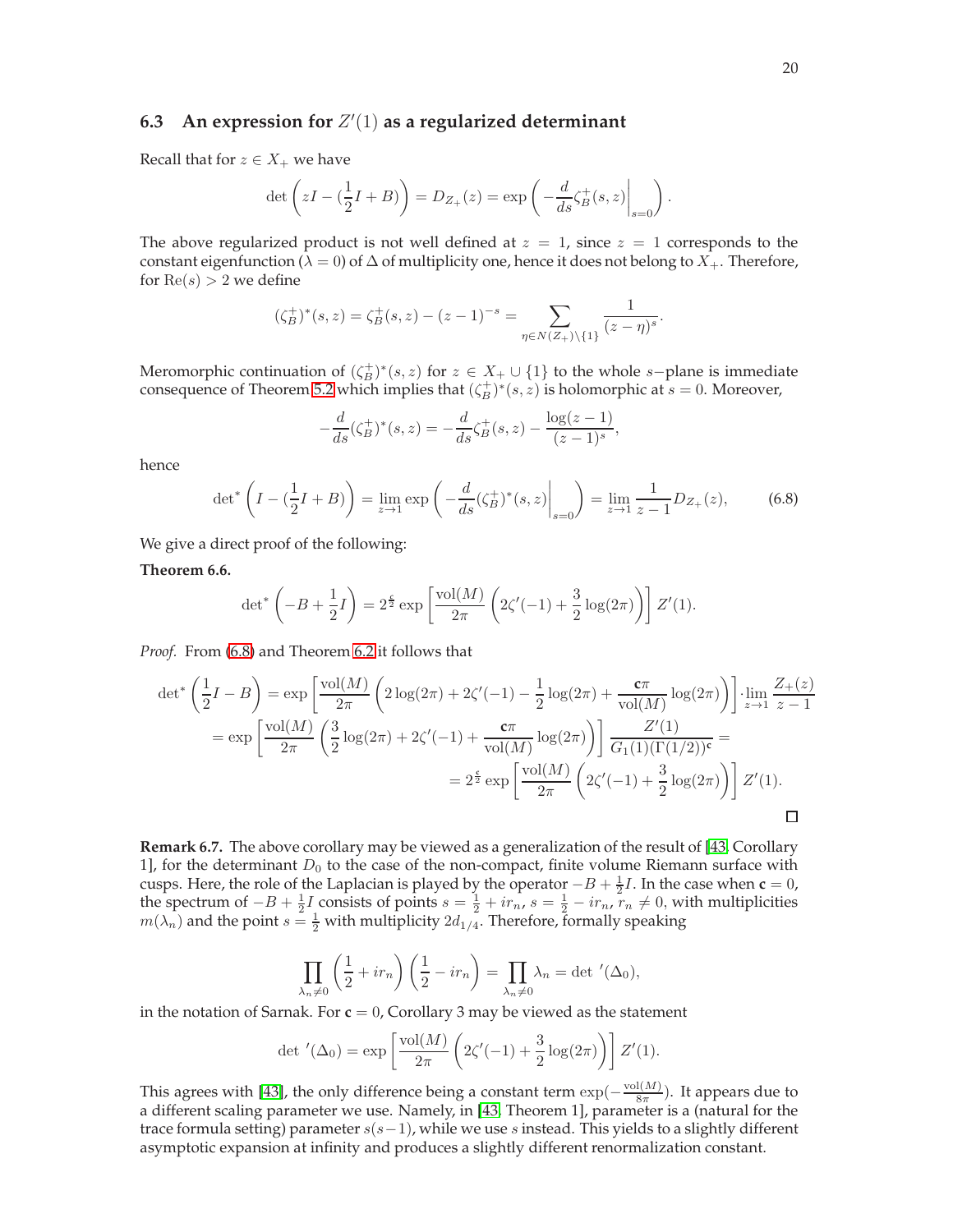# <span id="page-20-12"></span>**References**

- [1] V. S. Adamchik, Contributions to the theory of the Barnes function, Int. J. Math. Comput. Sci, 9(1), 11-30. (2014) Chicago
- <span id="page-20-9"></span>[2] G. Andrews, R. Askey, and R. Roy, Special functions, Vol. 71. Cambridge university press, 1999.
- [3] M. Abramowitz and I. Stegun, Handbook of Mathematical Functions, With Formulas, Graphs, and Mathematical Tables, NBS Applied Mathematics Series 55, National Bureau of Standards, Washington, DC,1964.
- <span id="page-20-3"></span>[4] L. Alvarez-Gaum´e, J.-B. Bost, G. Moore, P. Nelson, C. Vafa, Bosonization on higher genus Riemann surfaces, Comm. Math. Phys. 112 (1987), 503 - 552.
- [5] J. Burgos Gil, J. Kramer, U. Kühn, Arithmetic characteristic classes of automorphic vector bundles, (English summary) Doc. Math. 10 (2005), 619–716.
- [6] J. Burgos Gil, J. Kramer, U. Kühn, Cohomological arithmetic Chow rings, J. Inst. Math. Jussieu 6 (2007), 1 - 172.
- <span id="page-20-4"></span><span id="page-20-0"></span>[7] J. Cheeger, Analytic torsion and the heat equation, Ann. of Math. 109 (1979), 259 - 322.
- [8] I. Efrat, Determinants of Laplacians on surfaces of finite volume, Comm. Math. Phys. 119 (1988), 443-451, Erratum, Comm. Math. Phys. 138 (1991), 607.
- <span id="page-20-8"></span>[9] A. Eskin, M. Kontsevich, A. Zorich, Sum of Lyapunov exponents of the Hodge bundle with respect to the Teichmüller geodesic flow, Publ. IHES 120 (2014), 207 - 333.
- <span id="page-20-2"></span>[10] J. Fay, Analytic torsion and Prym differentials, Riemann surfaces and related topics: Proceedings of the 1978 Stony Brook Conference (State Univ. New York, Stony Brook, N.Y., 1978), pp. 107–122, Ann. of Math. Stud., 97, Princeton Univ. Press, Princeton, N.J., 1981.
- <span id="page-20-11"></span>[11] C. Ferreira and J. Lopez. An asymptotic expansion of the double gamma function, Journal of Approximation Theory 111, Vol. 2 (2001), 298-314.
- <span id="page-20-7"></span>[12] G. Freixas i Montplet, An arithmetic Riemann-Roch theorem for pointed stable curves, Ann. Sci. Éc. Norm. Supér. (4) 42 (2009), no. 2, 335 - 369.
- <span id="page-20-10"></span>[13] J. Fisher, An approach to the Selberg trace formula via the Selberg zeta function, Lecture Notes in Mathematics 1253, Spirnger Verlag, 1987.
- <span id="page-20-17"></span><span id="page-20-5"></span>[14] R. Forman, Functional determinants and geometry, Invent. Math. 88 (1987), 447-493.
- [15] J. S. Friedman, Regularized determinants of the Laplacian for cofinite Kleinian groups with finite-dimensional unitary representations, Comm. Math. Phys. 275 (2007), no. 3, 659–684.
- <span id="page-20-16"></span>[16] I. S. Gradshteyn abd I. M. Rzyzhik, Table of integrals, series and products, seventh ed., Elsevier Academic Press, 2007.
- <span id="page-20-6"></span>[17] T. Hahn, An arithmetic Riemann-Roch theorem for metrics with cusps, Humboldt Universität Dissertation, 2009.
- <span id="page-20-13"></span>[18] D. A. Hejhal, The Selberg trace formula for  $PSL(2,\mathbb{R})$ , vol. II, Lecture Notes in Mathematics 1001, Springer-Verlag, 1983.
- <span id="page-20-14"></span><span id="page-20-1"></span>[19] G. Illies, Regularized products and determinants, Comm. Math. Phys. 220 (2001), 69-94.
- <span id="page-20-15"></span>[20] J. Jorgenson, Analytic torsion for line bundles on Riemann surfaces, Duke Math. J. 62 (1991), 527 - 549.
- [21] J. Jorgenson, S. Lang, Basic analysis of regularized series and products, Lecture Notes in Mathematics 1564, 1-122, Spirnger Verlag, 1993.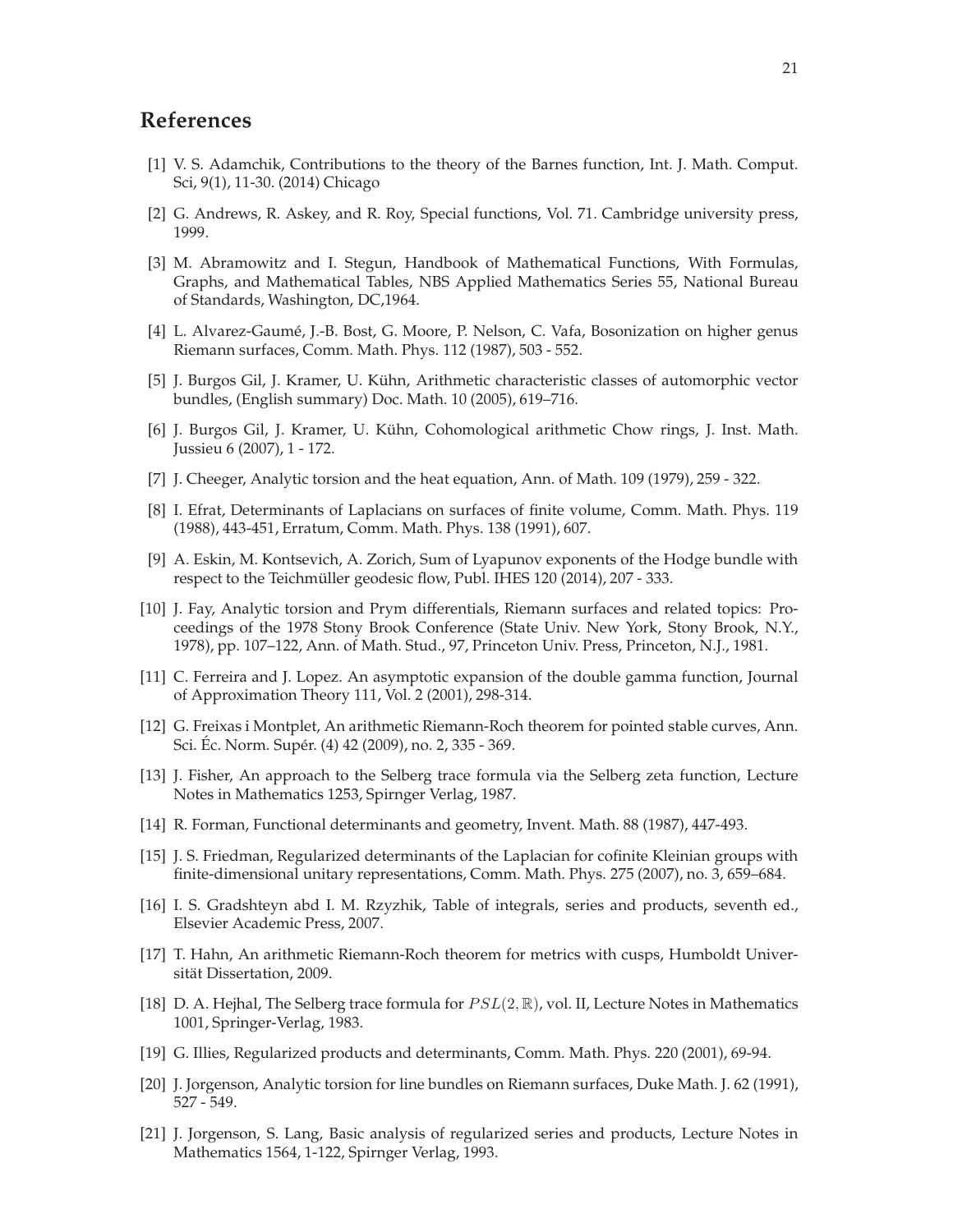- <span id="page-21-12"></span><span id="page-21-10"></span>[22] J. Jorgenson, R. Lundelius, Convergence theorems for relative spectral functions on hyperbolic Riemann surfaces of finite volume, Duke Math. J. 80 (1995), 785-819.
- [23] J. Jorgenson, R. Lundelius, Continuity of relative hyperbolic spectral theory through metric degeneration, Duke Math. J. **84** (1996) 47-81.
- <span id="page-21-18"></span><span id="page-21-7"></span>[24] K. Kimoto, M. Wakayama, Remarks on zeta regularized products, Int. Math. Res. Not. 17 (2004), 855-875.
- [25] A. Kokotov, D. Korotkin, Tau-functions on spaces of abelian differentials and higher genus generalizations of Ray-Singer formula, J. Differential Geom. 82 (2009), 35-100.
- <span id="page-21-19"></span><span id="page-21-16"></span>[26] N. Kurokawa, M. Wakayama, Zeta regularizations, Acta App. Math. 81 (2004), 147-166.
- [27] N. Kurokawa, M. Wakayama, Y. Yamasaki, Milnor-Selberg zeta functions and zeta regularizations, J. Geom. Phys 64 (2013) no. 1, 120 - 145.
- <span id="page-21-13"></span>[28] P. Lax, R. Phillips, Scattering theory for automorphic functions, Annals of Mathematics Studies No. 87., Princeton Univ. Press, Princeton, N.J., 1976.
- <span id="page-21-14"></span><span id="page-21-8"></span>[29] P. Lax, R. Phillips, Scattering theory for automorphic functions, Bull. Amer. Math. Soc. (N.S.) 2 (1980), no. 2, 261–295.
- [30] A. McIntyre, L. Takhtajan, Holomorphic factorization of determinants of Laplacians on Riemann surfaces and a higher genus generalization of Kronecker's first limit formula, Geom. Funct. Anal. 16 (2006), 1291 - 1323.
- <span id="page-21-9"></span>[31] A. McIntyre, L.-P. Teo, Holomorphic factorization of determinants of Laplacians using quasi-Fuchsian uniformization, Lett. Math. Phys. 83 (2008), 41 - 58.
- <span id="page-21-3"></span><span id="page-21-0"></span>[32] J. Milnor, Whitehead torsion, Bull. Amer. Math. Soc. 72 1966 358 - 426.
- [33] S. Minakshisundaram, A. Pleijel, Some properties of the eigenfunctions of the Laplaceoperator on Riemannian manifolds, Canadian J. Math. 1, (1949), 242 - 256.
- <span id="page-21-21"></span><span id="page-21-4"></span>[34] W. Müller, Analytic torsion and R-torsion of Riemannian manifolds, Adv. in Math. 28 (1978), 233 - 305.
- [35] J. Müller, W. Müller, Regularized determinants of Laplace-type operators, analytic surgery, and relative determinants, Duke Math. J. 133 (2006), 259 - 312.
- <span id="page-21-20"></span>[36] W. Müller, Spectral geometry and scattering theory for certain complete surfaces of finite volume, Invent. Math. 109 (1992), no. 2, 265 - 305.
- <span id="page-21-11"></span>[37] W. Müller, Relative zeta functions, relative determinants and scattering theory, Comm. Math. Phys. 192 (1998), no. 2, 309–347.
- <span id="page-21-5"></span>[38] B. Osgood, R. Phillips, P. Sarnak, Moduli space, heights and isospectral sets of plane domains, Ann. of Math. 129 (1989), 293 - 362.
- <span id="page-21-17"></span>[39] R. Phillips, P. Sarnak, Pertubation theory for the laplacian on automorphic functions, J. Am. Math. Soc. 5 (1992), no. 1, 1-32.
- <span id="page-21-6"></span>[40] D. Quillen, Determinants of Cauchy-Riemann operators on Riemann surfaces, Functional Anal. Appl. 19 (1985), no. 1, 31 - 34.
- <span id="page-21-1"></span>[41] D. Ray, I. Singer, R-torsion and the Laplacian on Riemannian manifolds, Advances in Math. 7 (1971), 145 - 210.
- <span id="page-21-15"></span><span id="page-21-2"></span>[42] D. Ray, I. Singer, Analytic torsion for analytic manifolds, Ann. Math. 98 (1973), 154-177.
- [43] P. Sarnak, Determinants of Laplacians, Comm. Math. Phys. 110 (1987), 113 120.